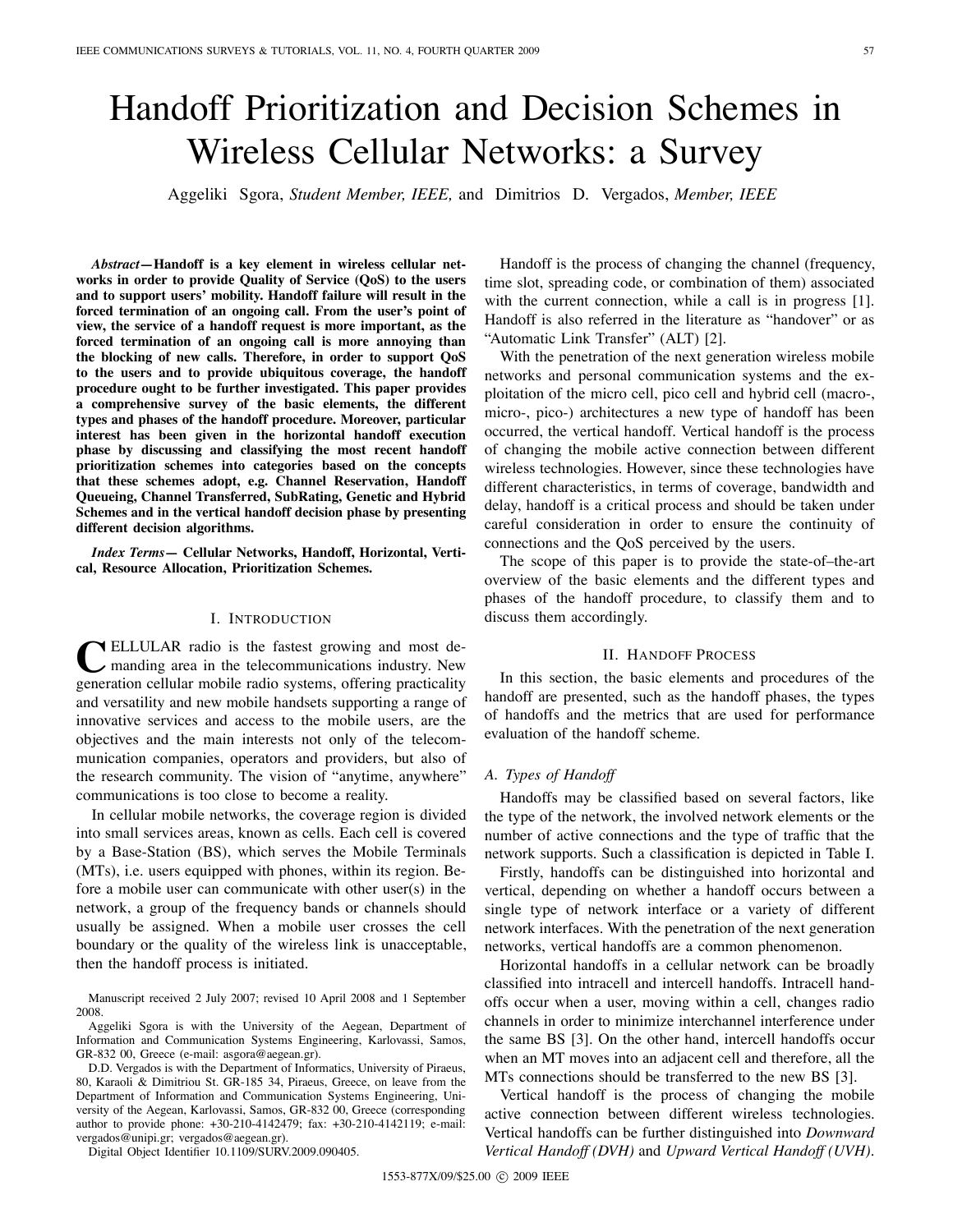

Fig. 1. Hard Handoff Process (redrawn from [8])

TABLE I HANDOFF TYPES CLASSIFICATION

| <b>Types</b> | Classification |                  |  |
|--------------|----------------|------------------|--|
| Horizontal   | Intracell      | <b>Intercell</b> |  |
|              | Soft           | Hard             |  |
| Vertical     | Downward       | Upward           |  |
|              | Soft           | Hard             |  |

In DVH the mobile user handoffs to the network that has higher bandwidth and limited coverage, while in UVH the mobile user transfers its connection to the network with lower bandwidth and wider coverage [4].

Handoffs can also be classified into hard and soft handoffs [5], [6] depending on which BS is serving the MT in the crucial period during handoff execution when there is a communication between the user in question with more than one BSs.

In the case of hard handoffs, an MT is served by only one BS (or by only one access network in the case of the vertical handoff) at a time. It contacts with the new BS or the new network only after having broken its connection with the serving BS. This is referred to as "break before make" connection. In hard handoffs, the data do not have to be duplicated and therefore, the data overhead is minimized. However, excessive service interruptions could result in an increased call dropped rate. Hard handoff is used by the systems, such as Global System for Mobile Communications (GSM) and General Packet Radio Service (GPRS) where Time Division Multiple Access (TDMA) and Frequency Division Multiple Access (FDMA) are applied [7]. Hard handoff is also the mandatory method to perform handoffs in the WiMAX (Worldwide interoperability for Microwave Access) technology [8].

The hard handoff process in the case of the GSM is illustrated in Figure 1 [8]. The MT needs to acquire information about the network in order to be able to perform the handoff. Then, handoff signaling messages are exchanged between the MT, the serving BS (BSold), the target BS (BSnew) and the Mobile Switching Center (MSC).

In soft handoff, the MT may be served by more than one BSs (or by one than one access networks). Soft handoff can be used to extend the time needed to take a handoff decision without any loss of QoS. However, since the data are transmitted to all links, frequent soft handoffs may result to an increased data overhead. The cellular Code Division Multiple Access (CDMA) systems use soft handoff techniques, due to the fact that in these systems a mobile node may communicate with more than one coded channels, which enables it to communicate with more than one BSs [7]. The soft handoff process between the MT and the BSs is illustrated in Figure 2.

A detailed overview, concerning soft handoffs in CDMA mobile systems, can be found in [10].

## *B. Performance Metrics of Handoff Schemes*

Handoff is a key element in the wireless cellular networks, since its behavior has a direct impact on the overall performance, in terms of quality of service, resource utilization, and signaling load. The handoff strategy is determined by the socalled handoff schemes. Several metrics are used to evaluate the performance of a handoff scheme, such as:

- *•* **New (or originating) call blocking probability:** It is defined as the probability that a new call attempt is to be blocked.
- *•* **Handoff call blocking or handoff blocking probability:** It denotes the probability that a handoff attempt is to be blocked.
- *•* **Handoff probability:** It denotes the probability that a handoff is to occur during a call.
- *•* **Call dropping or forced termination or interrupted call probability [9]:** It denotes the probability that an ongoing call is going to be prematurely terminated.
- *•* **Delay:** It denotes the time interval between the initiation of a handoff request and the execution of the handoff request.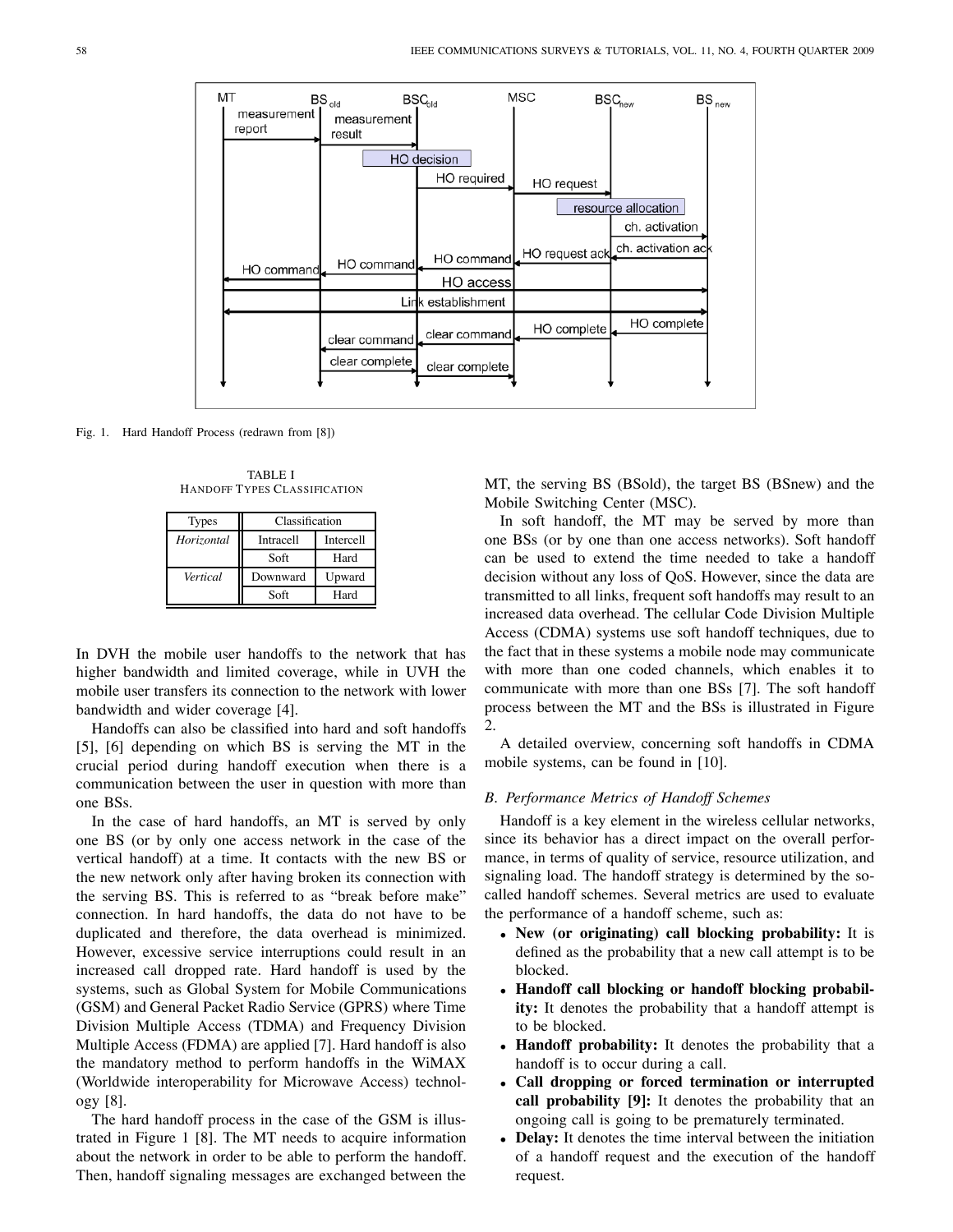

Fig. 2. The Soft Handoff Process

*•* **Channel utilization efficiency:** It is defined as the ratio between the mean number of channels that are being served and the total number of channels in the system.

#### III. HORIZONTAL HANDOFF PROCESS

## *A. Handoff Phases*

The horizontal handoff procedure may be distinguished in the following four phases [11], [12]:

- *•* **Measurement:** During this phase link measurements (e.g. Received Signal Strength (RSS), Signal to Interference Ratio (SIR), distance measure, Bit Error Rate (BER)) are carried out at both parts: the BS and the MT ([11], [13]).
- *•* **Initiation:** The objective of this phase is to decide whether a handoff is needed and if so, to initiate the process. Handoff process should be accomplished, whenever the received signal quality deteriorates inside a cell, or between two adjacent cells, or when the MT is moving along the common boundary of two cells. Several signal strength methods for handoff initiation may be found in [5] and [14].
- *•* **Decision:** The objective of this phase is the selection of the new channel, taking into account the actual resource availability and the network load. The decision-making process of handoff may be centralized or decentralized (i.e., the handoff decision may be made at the MT, or at the network). From the decision process point of view, one can find at least three different kinds of handoff decisions [5]:
	- **Mobile-Controlled HandOff (MCHO):** In the MCHO handoff, the MT continuously monitors the signals of the surrounding BSs and the interference levels on all channels. A handoff can be initiated if the signal strength of the serving BS is below a threshold, where the call can be served by another BS. The MT requests from the target BS a channel with the lowest interference. This type of handoff has a short reaction time (of the order of 0.1 second). MCHO is used in DECT (Digital Enhanced Cordless Telecommunications) standard.
	- **Network-Controlled HandOff (NCHO):** In the NCHO, the surrounding BSs measure the signal from

the MT. The network initiates the handoff process, when some handoff criteria are met, e.g. the level of SIR, of the BER based on the measurements of the previous phase. Network-controlled handoff is used in first-generation analog systems, such as AMPS (Advanced Mobile Phone Service), TACS (Total Access Communication System), and NMT (Nordic Mobile Telephony).

**– Mobile-Assisted HandOff (MAHO):** In the MAHO, the network requests the MT to measure the signal from the surrounding BSs. The network makes the handoff decision based on reports from the MT. MAHO is used in the GSM (the handoff time between handoff decision and its execution is approximately 1 second) and in cdmaOne or IS-95 CDMA.

More details concerning the three different decision strategies can be found in [15].

*•* **Execution:** In this phase, the network allows an MT, which communicates with a BS in one of its cells, to transfer its communication into another channel or another cell. During this phase, the over-the-air and network process signaling is performed, as well as, authentication, database lookup and network reconfiguration.

#### *B. Handoff Schemes*

Handoff in a wireless network is a key element in order to ensure the continuity of connections and the QoS perceived by users. As a consequence, since the handoff process is managed by the so-called handoff schemes, the main interest is focused on them. The handoff schemes that may be found in the literature can be broadly classified into Non-Prioritized and Prioritization Schemes (Figure 3) [14]-[16], [18]-[88]. The Non-Prioritized (NPS) Scheme [16] has been employed by the typical radio technologies proposed for the Personal Communication Systems (PCS) operating at the band of 2 GHz. This scheme does not differentiate handoff and initial (new or originating) request calls. Thus, either an originating or a handoff call request will be served, as long as, there is a channel available in the cell. If there are not any free channels, the request is blocked immediately. The main disadvantage of this scheme is that, since no priority is given to handoff request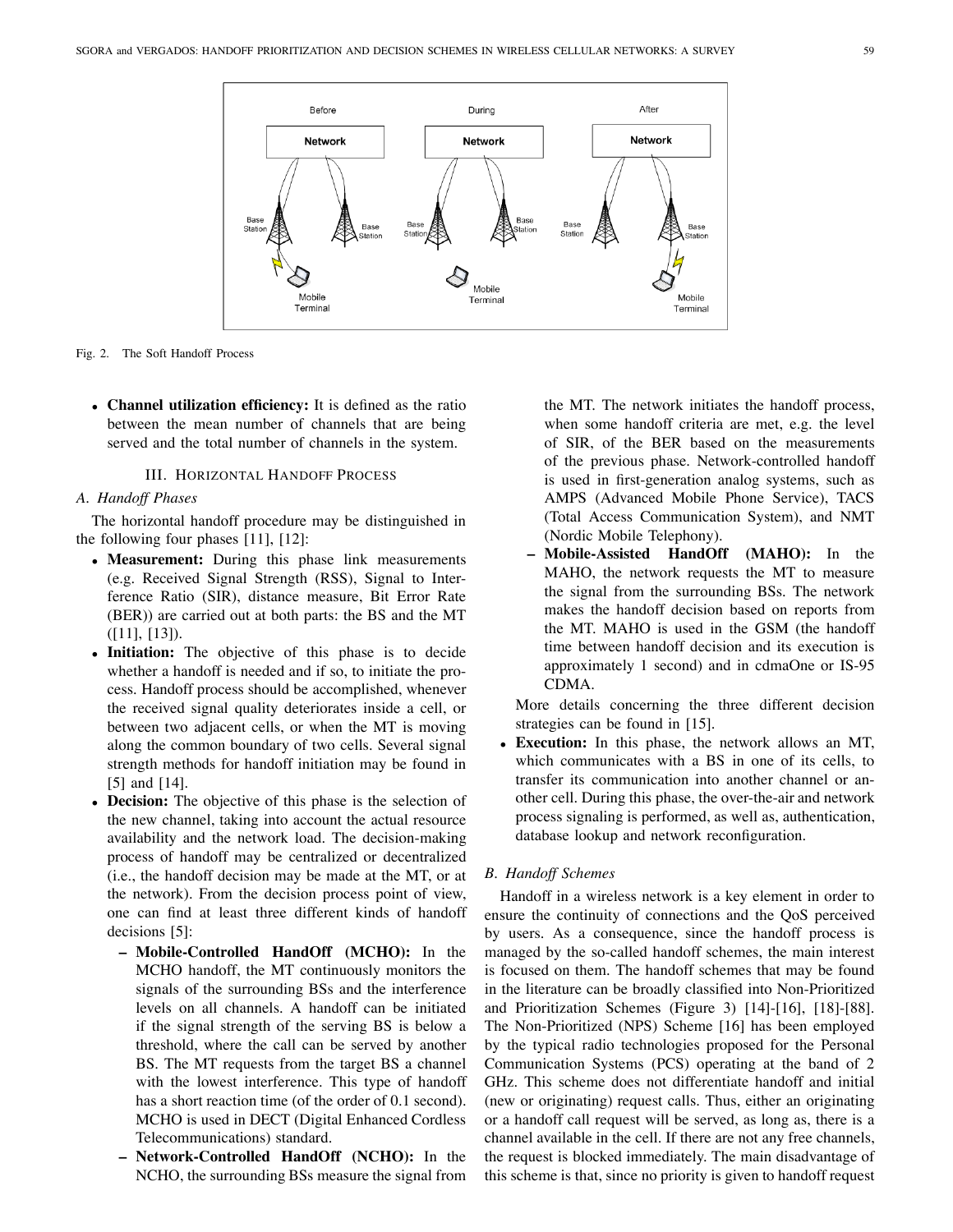

Fig. 3. Classification of the Handoff Schemes

calls over originating calls, the forced termination probability is relatively higher than it is normally anticipated [16], [17].

Since the wireless bandwidth is limited, an efficient handoff scheme should allow a high utilization of the wireless channel capacity; while at the same time it should preserve the QoS of handoff calls, mainly by minimizing the call blocking probabilities, the transmission delay and the call dropping probabilities. However, all these requirements cannot be satisfied simultaneously, and therefore, tradeoffs between all of them are carried out. From the users perspective, the termination of an ongoing call is more annoying than the blocking of a new call [18]-[19],[77]-[78]. Consequently, the handoff blocking and the forced termination probabilities ought to be minimized. To achieve these requirements several handoff prioritizing schemes have been proposed [14]-[16], [18]-[88].

The basic concept of all handoff prioritization approaches is to give handoff requests precedence over the new session requests in some way [19]. Handoff prioritization schemes provide improved performance at the expense of a reduction in the total admitted traffic and an increase in the blocking probability of new calls [20]. However, the improvement in performance is related with the way that each scheme gives priorities to handoff calls.

Therefore, several handoff prioritization schemes, that support different services and different traffic requirements, may be found in the literature. These handoff prioritization schemes may be further classified into Channel Reservation, Handoff Queueing, Channel Transferred, SubRating, Genetic and Hybrid, as it is depicted in Figure 4.

#### *C. Channel Reservation Schemes (CRS)*

Channel Reservation handoff Schemes (CRS) offer a method to achieve successfully handoff requests by reserving a number of channels exclusively for handoff requests. These schemes can be further divided into static and dynamic reservation schemes, depending on whether the set of reserved channels is fixed or varies according to the actual handoff resource demand. This classification of the channel reservation schemes is depicted in Figure 4.

*1) Static Channel Reservation Schemes (SCRS):* The Static Channel Reservation Schemes (SCRS) set fixed thresholds in order to guarantee that the proper bandwidth will be allocated to a handoff call, in order to fulfill its service requirements. Further, the static channel reservation schemes may be distinguished in Guard Channel and Threshold Priority Schemes ([21], [22]) (Figure 4).

The Threshold Priority Schemes (TPS) or New Call Bounding Schemes (NCBS) ([21]) ensure the priority of the handoff calls by limiting the number of admitted new calls to the system by a predefined threshold [22]. If the number of the admitted new calls in a cell exceeds a threshold, when a call arrives, the new call is blocked. A handoff call is rejected only when there is no available channel in the system. This scheme performs well in heavy traffic load environments, since the new call bouncing scheme could handle the problem by spreading the potential bursty calls (users will try again, when the first few tries fall) [21].

On the other hand, in the Guard Channel Schemes (GCS), also referred as Cut-Off Schemes, a number of channels are reserved a priori for handoff calls ([14], [23]). The remaining channels are shared equally between new and handoff calls.

Although the first guard channel, proposed by Hong *et al.* in [23], assumed that the call holding time and the cell dwell or residence time are exponentially distributed, recent studies proved that this assumption is correct under certain conditions. Lin *et al.* in [16] proved that the channel holding time is exponentially distributed only if the cell residence time is also exponentially distributed. Guerin in [24] showed that when the rate of the direction change is "low", the channel holding time is no longer exponentially distributed. Rajaratnam and Takawira [25] proved that blocking probabilities are indeed sensitive to the assumption on handoff traffic and thus, the Poisson assumption is not appropriate.

Therefore, several different performance evaluations of the guard scheme [23] were presented under different assumptions concerning the call holding time and the cell dwell or residence time ([25], [26]-[30]). Guerin in [24] assumes that the call holding time, and the channel holding time are all exponentially distributed. In [26], Fang *et al.* use a general distribution to model the call holding times and derive general formulas for the call completion probability and the expected effective call holding times of both complete and incomplete calls. Orlik and Rappaport [27] modeled the cell residence time as a Sum Of HYper-exPonential (SOHYP) random variable while Fang and Chlamtac [28] as a hyper-Erlang random variable. Zhang and Soong [29] consider that the handoff dwell time is following a truncated Gaussian distribution. Finally, in [30] call holding time, cell residence time, channel holding time, and inter-service time are assumed to be generally distributed. From the obtained results, the authors in [28] also observed that in order to appropriately characterize the channel holding time, a good mobility model is required; a mobility model that has at least the following two conditions:

- 1) it must be simple but good enough to fit field data and
- 2) the resulting queueing system model must still be tractable.

Also, an extension of the guard channel is proposed in [31]. In this scheme, the new calls are allowed to be queued until new channels are obtained in the cell. This method increases the total carried traffic, since all the traffic that would be carried in a system without guard channels still will be carried in the system. For example, for a system with 44 channels and 30 and 8 type I (handoff) and type II users (new) respectively,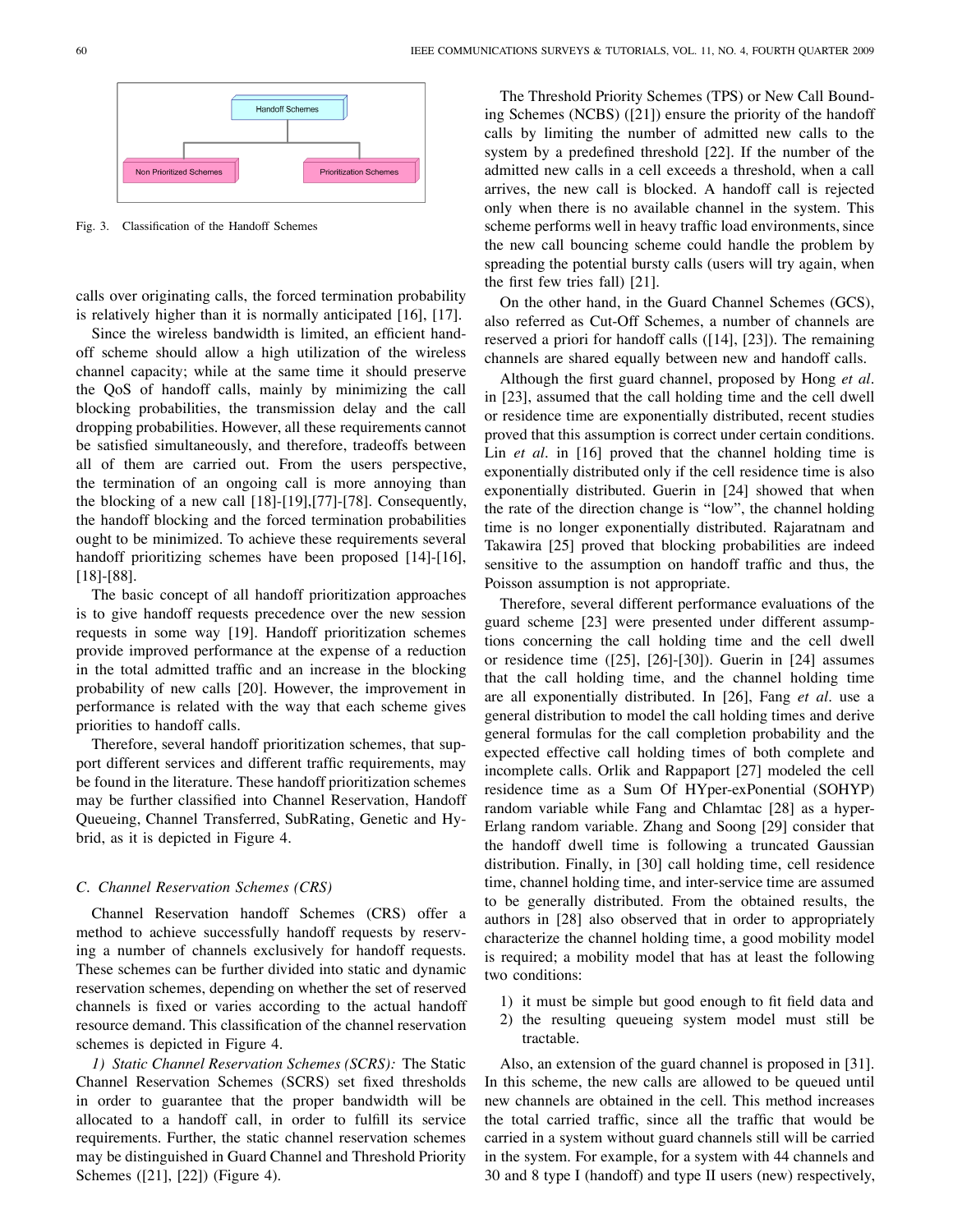

Fig. 4. Classification of the Handoff Prioritization Schemes

the obtained gain in total carried traffic by queueing the type II users is about 2.4 Erlangs.

In the GoS based Channel Reservation Scheme (GoSCRS) the authors in [32] proposed a new technique in order not only to give priority to handoff calls, but to protect the originating calls and to keep the system capacity at an acceptable level. The idea is to divide the total bandwidth in two groups, one exclusively for handoff calls and the other for both handoff and originating calls. The ratio between the originating calls and the handoff calls in the second group, as well as the capacity of each group are defined based on a genetic algorithm that tries to find the optimal thresholds, in order to balance the GoS for handoff calls and new calls and at the same time to minimize the system cost. Numerical results showed that the proposed scheme achieves better performance than the GCS proposed in [23] in terms of call incompletion probability.

The guard schemes have proven to be effective for providing the necessary QoS guarantees in both call termination and call blocking probabilities in single-service wireless cellular networks [33]. In order to apply this approach into multiservice or integrated wireless environments, several policies have been proposed to ensure fairness among services and to satisfy the different prioritization level requirements of each service ([33]-[36]).

In [34], the authors extended the guard channel scheme in multi-service networks. The proposed scheme is very general since each type of traffic can request different QoS in terms of a variety of system parameters, and finite buffers are used for both new arrivals and handoffs. Simulation results showed that, in the case of three different classes with different bandwidth requirements, as incoming handoff call rates increase the class that requires a greater number of channels is affected more. However, the analysis is based on the assumption that the different types of traffic are independent and also that each traffic threshold affects the performance of other traffic types in the system.

In [35], the Complete Sharing (CS) and the Complete Partitioning (CP) policies are presented (Table II). The CS policy allows all users to have equal access to the available bandwidth at all times. The CP policy, on the other hand, divides up the available bandwidth into separate sub-pools according to user type. The authors studied the performance of these policies in macrocell, as well as, in microcell systems. The obtained results in the macrocell system, where most of the traffic is produced by new calls, showed that under heavy loads CS achieves better performance than the CP policy in terms of channel utilization and new call blocking probability. However, in the case of microcells, where most the traffic is handoff calls, in heavy traffic loads, the CP policy prevents the starvation of lower priority calls. Also, in both scenarios simulation results showed that under light loads the channel utilization of the different policies is essentially the same.

An extension of the CP policy is the concept of the movable boundary approach for homogeneous Personal Communication Systems (PCS), that it was initially proposed by Haung *et al.* [36]. The key idea of this approach is to divide the available bandwidth of each cell into dynamically adjustable bandwidth compartments, the size of which could vary according to the each time traffic requirements. This dynamic partition adjustment increases the bandwidth utilization, facilitates the provisioning for different QoS requirements and can effectively deal with the traffic change [37]. A variation of the movable boundary approach is presented in [33], called the Dynamic Partition (DP) approach, in order to consider different bandwidth requirements for each traffic type. Simulation results showed that in the case of two different types of traffic (voice and data) the highest utilization is achieved when there are no channels reserved exclusively for data calls.

*2) Dynamic Channel Reservation Schemes(DCRS):* In the DCRS, each BS dynamically adapts the channels reserved for handoff requests based on the variation in system parameters (e.g. traffic conditions and the position of users). This will enable the BS to approximately reserve the actual resources and thereby to accept more new connection requests compared to a fixed scheme ([38]-[39]).

Dynamic Reservation Schemes (DRS) can be further distinguished into Local and Collaborative [19] (or Distributed [68]) Schemes depending on the way they obtain the required information for the variation in the system parameters: Local information is used by the BS or information is obtained from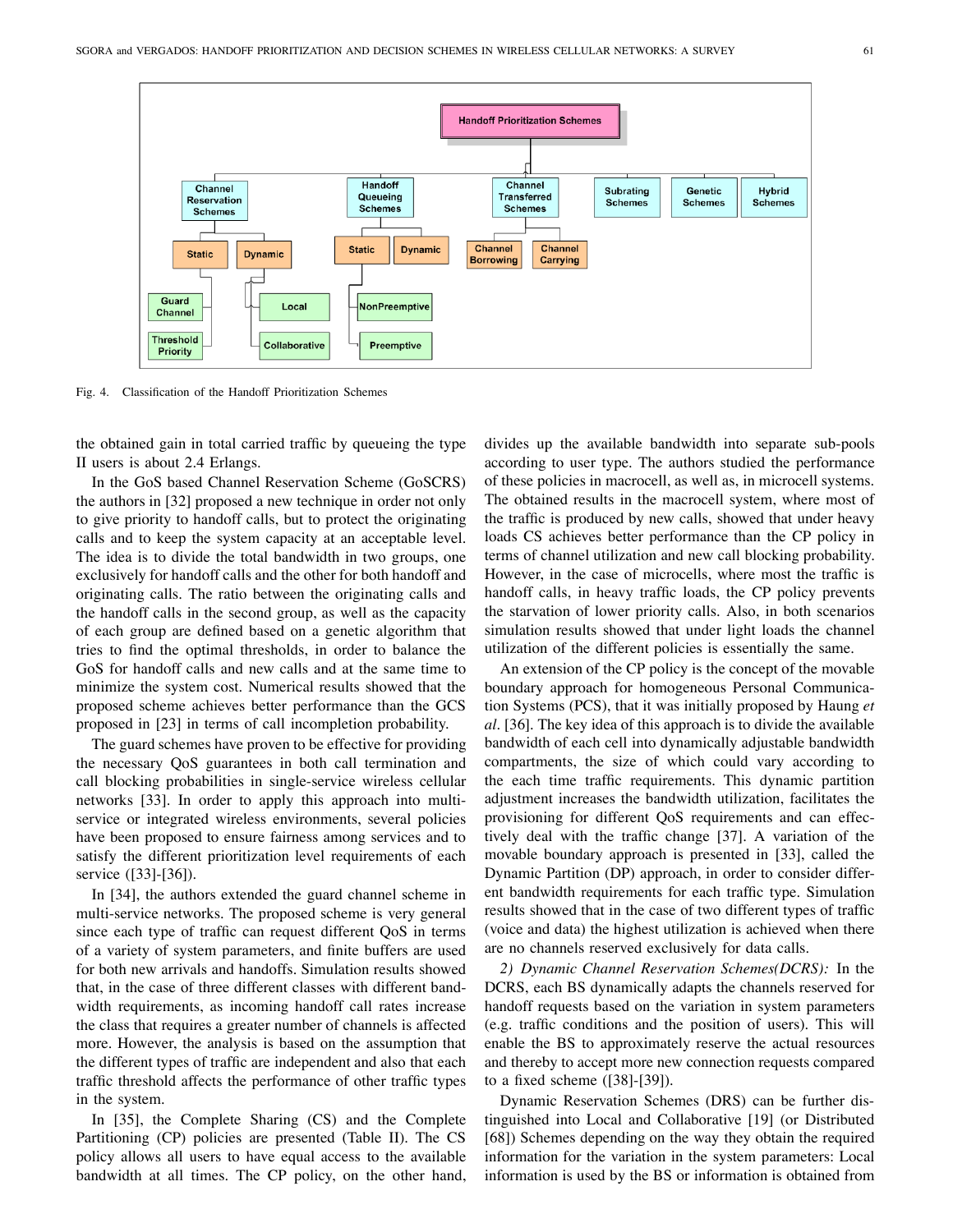TABLE II COMPARISON OF DIFFERENT POLICIES

| Policy                | Advantages                                                                                             | <b>Drawbacks</b>                                                               |
|-----------------------|--------------------------------------------------------------------------------------------------------|--------------------------------------------------------------------------------|
| Complete Sharing      | Maximization of<br>the channel uti-<br>lization                                                        | Fairness and OoS<br>among different<br>types of services<br>are not retainable |
| Complete Partitioning | Prevention<br>of<br>starvation<br>at<br>the time<br>of<br>congestion<br>Isolation between<br>each type | Not suitable for<br>light traffic cases                                        |

the neighboring BSs. A detailed classification of the DRS can be found also in [19], in [68] and in [89].

Local Channel Reservation Schemes (LCRS) adjust the number of reserved channels according to the variation of the system parameters (e.g. the current handoff dropping rate, the traffic conditions and the position of users), by only using locally available information ([42]-[45]).

For example, Oliveira *et al.* in [42] calculate the number of channels to be reserved according to the requested bandwidth of all ongoing connections or according to the number of ongoing connections. Each BS keeps monitoring the handoff call blocking probability and the utilization of channels in its cell, and then it uses this information to adjust the reservation accordingly. Simulation results showed that the proposed scheme provides small handoff dropping probability in neighboring cells and achieves high bandwidth utilization. More specifically, comparing this scheme with two other schemes that both do not reserve bandwidth in the neighboring cells and their only difference is that the first one reassigns bandwidth from the lower class resulted in significantly savings (66% and 89% respectively) in the handoff dropping probability.

Another representative scheme of this category is the Fractional Guard Channel Scheme (FGCS), proposed by Ramjee *et al.* [43]. In this scheme, the total number of the admitted new calls is dynamically adjusted according to a random number, between zero and one, which depends on the current channel occupancy. The advantage of FGCS scheme is that it distributes the newly accepted calls evenly over time which leads to a more stable control [47]. Simulation results showed that FGCS scheme resulted in significant (from 20% to 50%) savings in the new call blocking probability over the GCS scheme for the MINBLOCK problem (minimizing the new call blocking probability with a hard constraint on the handoff call blocking probability) and provided some small improvement over the GCS scheme for the MINC problem (minimizing the number of channels subject to hard constraints on the new and handoff call blocking probabilities).

Several extensions of the FGCS scheme may be found in the literature ([21], [44]) based on which system parameter is used to determine the threshold for the new calls (Table III). In the Thinning Scheme II [21], the threshold for the new calls is determined by the number of new calls currently in service. More specifically, a new call is admitted with probability a*<sup>i</sup>* if there are  $i$  new calls currently in service, and all calls will be blocked if all channels are busy.

TABLE III DETERMINATION OF THE DYNAMIC FOR THE NEW CALLS FOR THE FGC VARIATIONS

| Scheme                                  | <b>System Parameters</b>                    |
|-----------------------------------------|---------------------------------------------|
| Fractional Guard Channel<br>Scheme      | The total number of ad-<br>mitted new calls |
| Thinning Scheme II                      | The number of new calls<br>in service       |
| Dynamic Channel Reser-<br>vation Scheme | The request probability of<br>new calls     |

The Channel REservation Scheme (CRES) [44] is also a particular case of FGCS. In this scheme, new calls are allowed to use guard channels based on a random factor: the request probability. The request probability of the new call is adaptively determined according to the mobility of calls, the total number of channels in a cell, the threshold between normal channels and the guard channels, and the current number of used channels. Even though guard channels are reserved for handoff calls, they can be allocated to new calls according to the request probability in order to increase channel utilization. Simulation and analytical results indicated that CRES presents a better channel utilization than the GCS and achieves lower blocking probabilities than the GCS. More specifically, when the number of reserved channels is small the performance of the CRES is slightly better that of the GCS. However when the number of reserved channel is big (e.g. 11), the average blocking probabilities and channel utilization are 7.3% lower and 3.1% higher than the ones for the GCS scheme for the same threshold.

In order to apply the dynamic approach into multi-service environments, the authors in [45] proposed the Dynamic Guard Channel Scheme (DGCS). In this scheme, a number of channels are reserved for high priority services. The channel threshold of each service is dynamically adjusted according to the traffic load. The simulation results show that the ratios among different QoS service probabilities are guaranteed to predefined values and the system utilization is improved. Also, the results showed that the channel utilization of DCRS is higher than that of GCS for the same threshold and that the channel utilization of DCRS is getting better than that of GCS when the offered load is being increased. The Collaborative Channel Reservation Schemes (CCRS) on the other hand, determine the number of reservation channels mostly based on BSs exchange information or on mobility prediction and a location system, in order to be informed regarding the resource usage in neighboring cells [19]. Several collaborative channel reservation schemes may be found in the literature ([18], [37], [45]-[52]).

The Mobility based Reservation Scheme (MRS) proposed in [39] introduces the concept of the influence curve to characterize the influence that an ongoing call exerts on the adjacent cells, since an ongoing call in one cell may have potential impact on the resource usage of another cell. According to the influence curve, the number of channels needed to be reserved in each cell can be determined and thus the channel reservation can be adjusted dynamically. Moreover, to overcome potential congestion, a new call bounding scheme is introduced, in order to place a direct limitation on the number of the new calls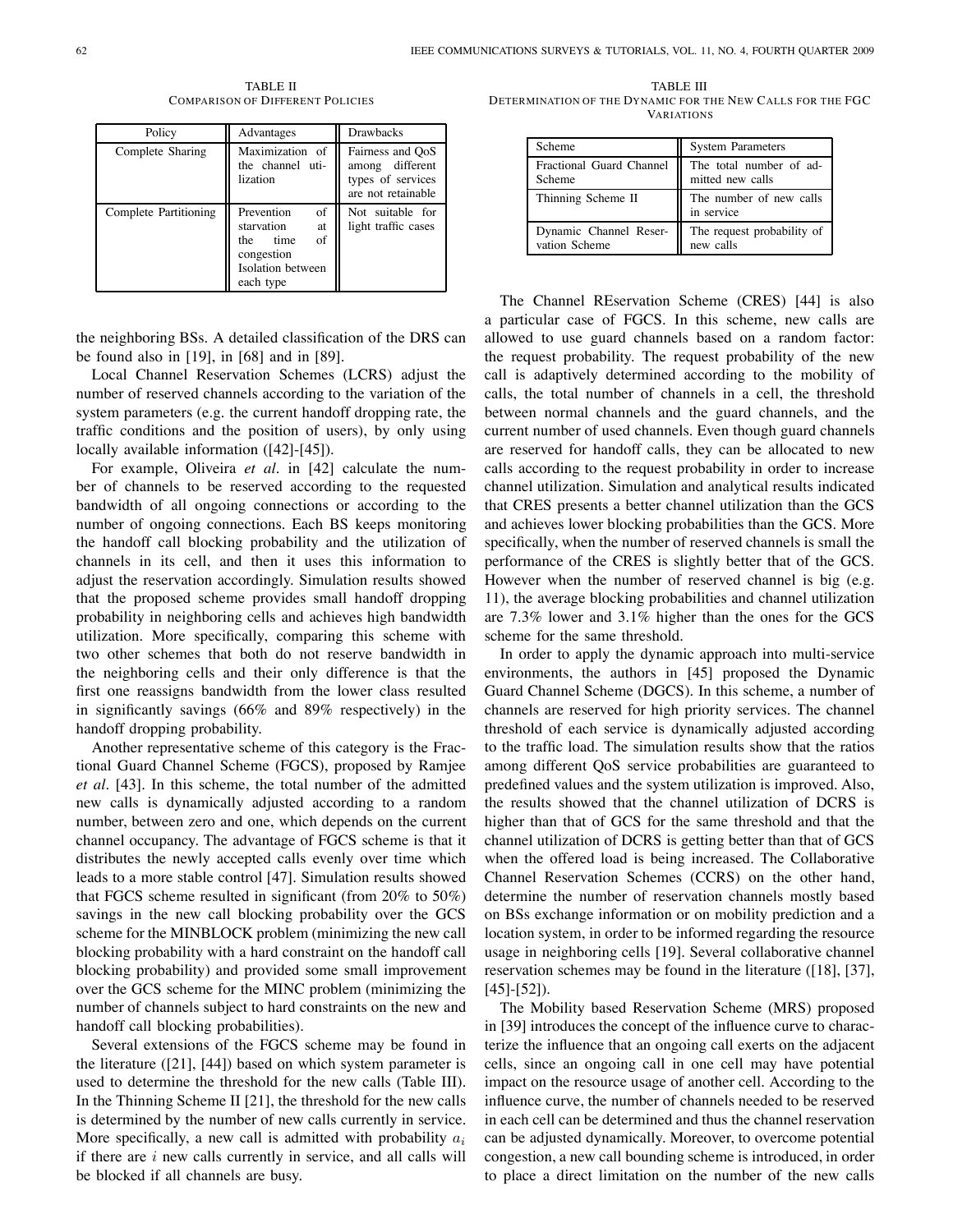admitted to a cell. Simulation results showed that the proposed schemes are more effective in providing better QoS for the handoff calls with slight degradation of new calls.

The Distributed Call Admission Scheme (DCAS) introduced by Naghshineh and Schwartz [46] calculates the maximum number of calls that can be admitted to a given cell without violating the QoS of the existing calls in the cell, as well as, calls in its adjacent cells. One of the main features of the DCAS is its simplicity, since the admission decision can be made in real-time and without requiring much computational effort [47]. However, in this model, all connection requests have identical traffic profile and the traffic is assumed to be under stationary conditions. Moreover, the DCAS cannot always guarantee the target call dropping probability, as it is shown in [47]. This is due to a number of simplifying approximations in the control mechanism used in the DCAS, which potentially can lead to imprecise control decisions.

The Stable Dynamic Call Admission (SDCA) control mechanism is proposed in [47]. This scheme requires periodic exchange of information, such as channel occupancies and call arrival rates, between the BSs of the neighboring cells, in order to determine the fraction of new calls that will be admitted for the next control period. The main advantage of this scheme is that, in contradiction with the GCS and the DCAS, it can enforce QoS guarantee for the dropping probability.

The Shadow CLuster Scheme (SCLS) introduced by Levine *et al.* [48], is based on the idea that "every MT with an active wireless connection exerts an influence upon the cells (and their BSs) in the vicinity of its current location and along its direction of travel". The size of a shadow cluster, for a given active MT, mainly consists of the cell, where the mobile is currently present (i.e. the center of the shadow cluster) and all its adjacent cells along the direction of the travel. This area changes when the mobile call is handed off to other cells and thus, a tentative shadow cluster needs to be implemented for every new call, as well as, and/or every handoff call [47]. Simulation results showed that the shadow cluster mechanism is able to reduce the percentage of dropped calls from 14% to 1% in a controlled fashion. The efficiency of this scheme depends on the knowledge about the dynamics of an MT, such as its position, velocity, acceleration and its call holding patterns that are hard to be predicted and moreover require large computational effort [47]. However, it is difficult to accurately estimate all these movement patterns.

Aljadhai and Znati [49] proposed the concept of the Most Likely Cluster Scheme (MLCS) to support predictive timed-QoS guarantees in wireless networks. The Most Likely Cluster (MLC) is a set of cells that are the "most likely to be visited by a MT during its lifetime". The shape of the MLC and the number of cells in the MLC are determined based on the moving speed and the direction of the MT. Simulation results showed that the MLCS scheme achieves a balance between guaranteeing an uninterruptible service for admitted calls and maximizing the utilization of the network resources. Also, in comparison with the SCLS scheme, the MLCS achieves lower call blocking probabilities and higher utilization as the network load increases. However, the drawback of this scheme is that since a number of cells need to reserve bandwidth before admitting a new connection, this approach, either wastes a large amount of bandwidth, or may not well adapt QoS target for the connection dropping rate [50].

A variation of the MLCS called the Differential Bandwidth Reservation Scheme (DBRS) is presented in [50]. The DBRS scheme adapts the cluster approach of the MLCS. However, in this scheme, the cells in the cluster are further divided into two regions, depending on whether they have an immediate impact on the handoff or not. Moreover, in order to keep the call dropping probability below a predefined-threshold, the authors proposed an admission control mechanism that is adaptable to the mobility pattern of the MT in terms of the sector size, number of cells in the cluster and specific QoS. The admission control algorithm is applied only to a subset of the cells in the sector, in order to examine whether the required connection dropping rate can be maintained. Simulation results showed that DBRS provides comparable call blocking probability with the CGS and lower call blocking probability with the CGS. Also, the DBRS maintains a stable call dropping probability, while for both the GCS and the MLCS schemes the call dropping probability increases with the workload.

In Choi's scheme [51], the BS calculates the required bandwidth to be reserved for the handoff calls from the neighboring cells. The mobility of the mobile user is estimated using a history recorded in each cell. Using this information, the scheme predicts the handoff time and the amount of bandwidth that should be reserved. The BS adjusts the amount of reserved bandwidth by changing the size of the estimation window, depending on the handoff failures recorded. Also, based on the number of the BSs that participate in the admission decision of a new request call, three different policies are proposed. Simulation results showed that the proposed scheme achieves to keep the dropping probability below a predefined threshold. The authors also stated that the proposed scheme is more realistic than the DCAS and the SCLS for the following reasons:

- In the DCAS and the SCLS exponentially-distributed mobile sojourn times are not assumed;
- Mobility estimation time window control allows inaccuracy in mobility estimation and in time-variation of traffic/mobility
- *•* It is not required to determine the optimal value of parameters.

The Predictive Channel Reservation Scheme (PCRS) [52] is based on the current position, the velocity and the orientation of an MT. By using this information, the system can estimate where the mobile device will cross the cell boundary (on the condition that the call has not been terminated by that time) and hence determine the new potential BS. Once the MT is within the range of the new cell, the currently serving BS sends a channel reservation request to pre-allocate a channel in the cell for the imminent handoff. The PCRS scheme, in general, pre-allocates only one channel as a result of the prediction. This is a major advantage, since channel availability is not degraded. The computational overhead involved in the prediction part of the scheme is minimal, due to the fact that a simple dead reckoning algorithm is employed to carry out the extrapolation. According to the author, this algorithm is not computationally intensive, and therefore, it should not be regarded as a drawback of the scheme. However, the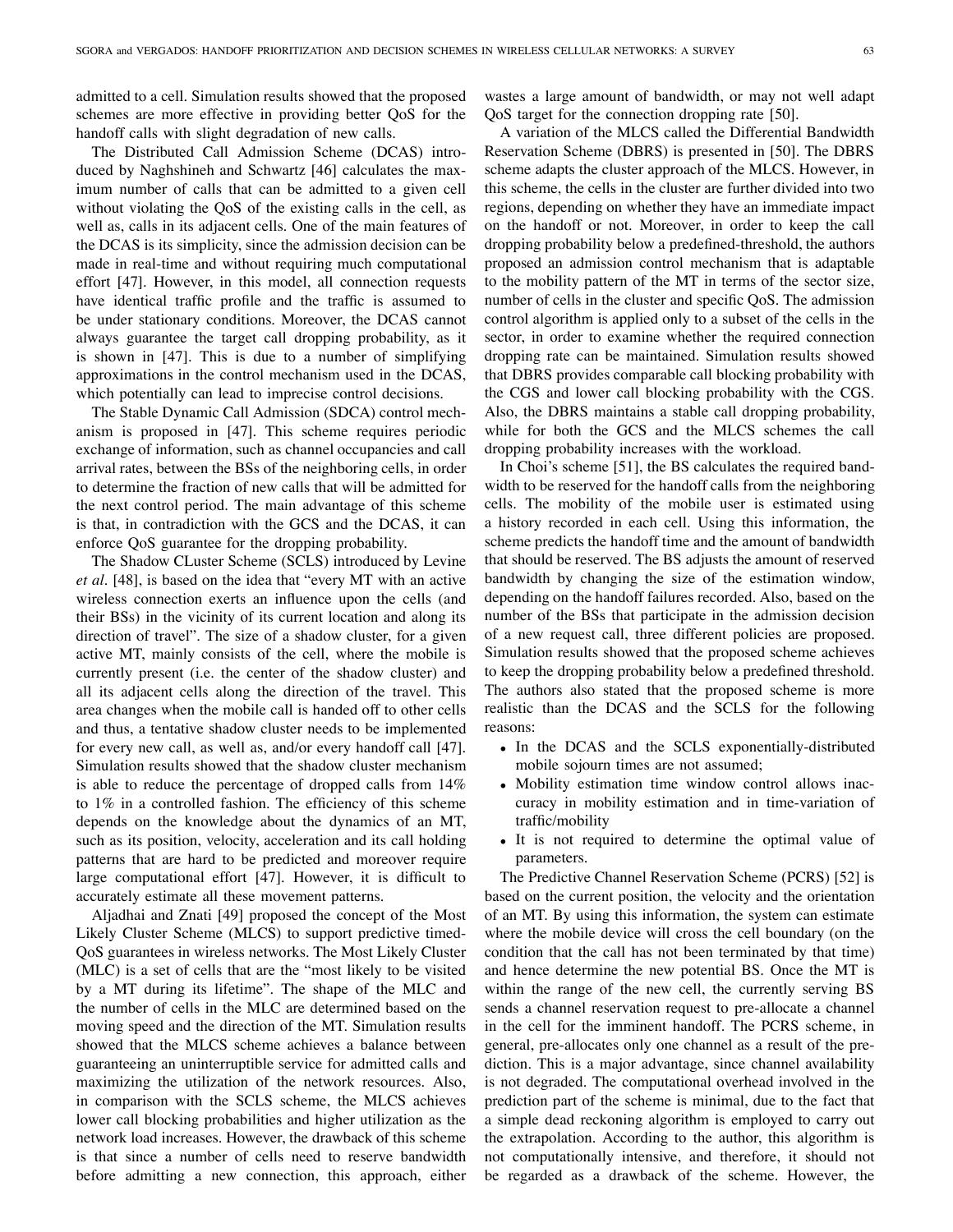TABLE IV RESERVATION SCHEMES COMPARISON

| Scheme        | Advantages                               | Disadvantages                              |
|---------------|------------------------------------------|--------------------------------------------|
| <b>Static</b> | Simplicity                               | Inflexible to traffic change<br>situations |
| Dynamic       | Flexible to traffic change<br>situations | Computational and signal-<br>ing overhead  |

fact that the PCRS does not use road information, in some situations (when the MT changes direction) could lead to invalid reservations in the sense that the MT can deviate from its predicted path and move toward a different neighboring cell [53].

The Road-Map-based Channel-Reservation Scheme (RM-CRS) [53] is a predictive reservation scheme restricted by the layout of the roads and traffic regulations. This scheme makes use of the mobile users moving speed, its direction, and the road information stored in the BSs to predict the handoff probabilities to neighboring cells. The amount of reserved bandwidth is dynamically adjusted according to the handoff probability and the traffic load in each cell. Simulation results show that RMCRS achieves resource efficiency within an acceptable level of handoff-dropping and new-call-blocking rates. Furthermore, RMCRS is robust under different traffic conditions and various layouts of roads.

In [54], the proposed Predictive Reservation Scheme (PRS) is based on the assumption that each MT is equipped with reasonably accurate positioning capability and that each BS maintains a database of the roads within its coverage area. By using this information, each BS may perform predictions for all active mobile terminals in its service area to dynamically adjust according to the resource demands of mobile terminals that are anticipated to handoff into the cell from the neighboring cells. Simulation results proved that mobility prediction schemes, based on mobile positioning information, are more accurate, leading to more efficient reservations in comparison with the Choi's AC1 scheme [51] in the case of a 2D-cell layout.

The advantages and the drawbacks of the static and dynamic channel reservation schemes are summarized in Table IV.

#### *D. Handoff Queueing Schemes (HQS)*

HQS allow either the handoff to be queued [55] or both the originating calls and handoff requests to be queued [56]. The HQS schemes give priority to handoff attempts by permitting them to be queued, instead of denying the access in the potential new BS if it is busy. This is possible due to the time a mobile device spends in the overlapping service region of the cells, called the handoff area. If an MT is in the handoff area and the destination cell has no free channels, then the MT maintains its communication with the source cell. The handoff request is queued and sent to the BS of the destination cell. If a channel, in the destination cell, is available before the MT crosses the handoff area, then the channel is assigned to the MT. Otherwise, the call is terminated in a forced way ([14], [23]).

As stated in [15], queueing is effective only when handoff requests arrive in groups and traffic is low, since if handoff

requests occur uniformly, queueing is not needed. By applying the queueing policy in the handoff schemes, the probability of forced termination is decreased at the expense of higher new call blocking. This is achieved due to the fact that channels are not assigned to new calls until handoff requests in the queue are served.

Queueing schemes, as Figure 4 depicts, can be further distinguished into static and dynamic schemes. The static (or FIFO) schemes are served in First Come-First Served (FCFS) manner. On the other hand, dynamic schemes take into account the different system parameters, and dynamically reorder handoff requests in the queue to reduce the probability of forced termination.

*1) Static Handoff Queueing Schemes (SHQS):* There are two general policies in the static priority queueing disciplines: preemptive or non-preemptive. A non-preemptive queueing discipline requires a call that begins service to complete its service without interruption. In a preemptive priority queue, if a call, arriving at the queue, finds a call of lower priority in service, then the arriving call preempts the lower priority call to the queue and begins service immediately. A preempted call will resume the service, at the point at which its service was suspended, as soon as there are no higher priority calls remaining in the queue. A preemptive scheduling policy with this latter property is called preemptive resume. Several static handoff queueing schemes may be found in the literature ([57]-[59]).

Chang *et al.* [57] proposed a priority scheme that allows finite queueing of both new and handoff calls, in two separate FIFO queues. Moreover, the authors considered the reneging of new calls and dropping of queued calls as they move out of the handoff area, before the handoff call is successful. Optimal cutoff parameters and appropriate queue sizes that minimize overall blocking probability are found numerically.

A Modified FIFO Scheme (MFIFOS) is proposed in [58]. This scheme, as Figure 5 depicts, allows both the new calls and handoff calls to be queued in order to obtain a better call completion probability. Since the proportion of the handoff calls and the new calls will influence the call completion probabilities, in general, the authors proposed also the Rationed Channel Assignment Scheme (RCAS), where the ratio of the handoff to initial calls is adjusted dynamically to a pre-determined value. Simulation results showed that both the MFIFOS and RCAS are better than the NPS scheme and the FIFO scheme in terms of call incompletion probability and new call blocking probability.

Handoff queueing schemes for GPRS networks are proposed in [59]. The authors implemented priority queues to give transmission priority to packets requiring shorter transmission latency at the cost of longer mean waiting times and system times for non-priority packets. More specifically, the improvement on mean waiting time and system time for priority packets over the FIFO queueing scheme can be as large as 0.025 seconds when the priority packet arrival rate is the 32 packets/sec, the transmission delay can be greatly reduced to an extend of nearly 72%.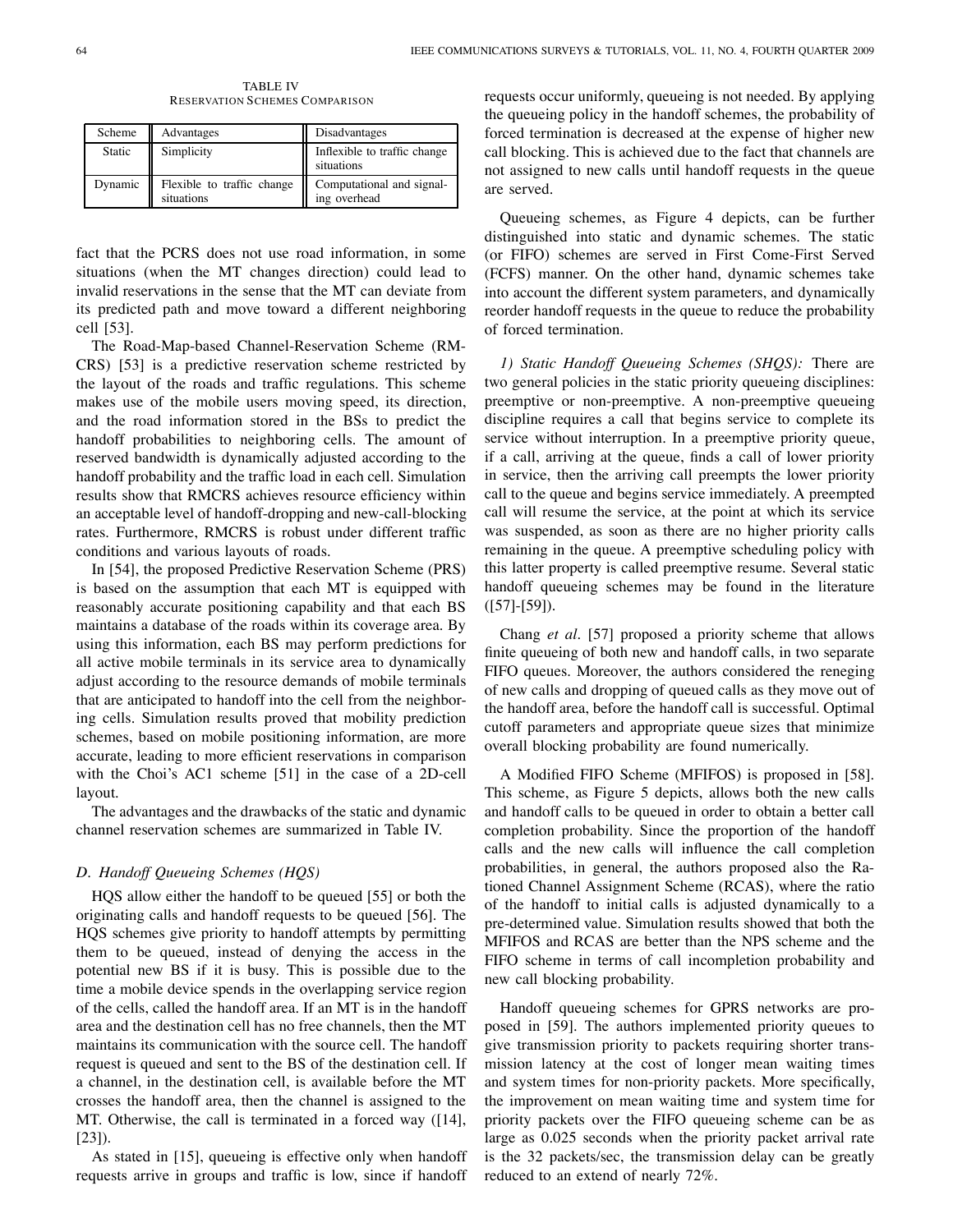

Fig. 5. The MFIFO Scheme

## *E. Dynamic Handoff Queueing Schemes (DHQS)*

DHQS take into consideration the different system parameters, and dynamically reorder the handoff requests in the queue in order to reduce the probability of forced termination. Dynamic reordering is necessary, since the handoff requests need to be queued in a way to reflect the dynamics of the user motion (i.e., the change of his moving speed).

Tekinay and Jabbari [55] proposed the Measurement-Based Prioritization Scheme (MBPS), where a handoff request call in the queue with the lowest Received Signal Strength (RSS) gets served, when a channel is released. The simulation and the analysis results indicate that the proposed scheme outperforms FIFO queueing scheme in terms of QoS and bandwidth utilization. However, this study does not take into account the dynamics of user motion, (i.e., the MTs different velocities, users stops in traffic lights etc) [62].

Ebersman and Tonguz [60] propose the Signal Prediction Priority Queueing Scheme (SPPQS) in order to improve the MBPS scheme. In this scheme, the determination of the priority ordering in the handoff queue is based on the RSS and its change ( $\triangle$ RSS). The results showed that SSPQS scheme achieves smaller forced termination probability than FIFO queueing and MBPS. More specifically, simulation results showed that in a PCS environment, for realistic call blocking probabilities (from 2% to 6%), SPPQS leads to about 15% fewer dropped calls compared to SHQS (queue only for handoff calls). However, this happens at the expense of a slight increase  $(\langle 1\% \rangle)$  in the new call blocking probability. Also, simulation results showed that the SPPQS outperforms the MBPS, in cases when the MT changes often velocity, stops at traffic lights, or turns a corner resulting in the "street-corner" effect.

For multimedia wireless networks, the dynamic priority queueing is achieved by the Signal Strength for Multimedia Communications Scheme (SSMCS) proposed by Chang and Leu [61]. In the SSMCS scheme, the priority ordering in the handoff queue is based on the service priority, the  $\triangle RSS$  and the RSS itself. The simulation results show that the SSMC scheme can reduce handoff call dropping probability for every service class and that has shorter handoff processing delay in comparison with the FIFO scheme. However, this strategy can reduce about 15% the handoff dropping probability for the highest priority class in comparison with a NPS scheme. However, this happens at the expense of the new call blocking probability. Also, simulation results showed that the SSMCS achieves similar new blocking probability than a SHQS (queue only for handoff calls). However, the SSMCS has shorter handoff processing delay.

Furthermore, Xhafa and Tonguz [62] proposed an analytical framework for dynamic priority queueing of handoff calls in wireless networks. More specifically, they consider two classes of priority handoff calls and two queues are used, one for each handoff class. The priority ordering in the each queue is based not only on the RSS, but also on the remaining time in the overlap region between two cells. Therefore, under certain conditions (i.e. when the remaining time in the handoff area for the second priority handoff call is the same with the one that first priority handoff calls spend in the handoff area) a handoff request call, waiting in the second-priority queue, may become a first priority handoff request call to join the first- priority queue. The queueing model of the proposed framework is depicted in Figure 6. More specifically, the authors assumed that there are C channels available per cell and two finite storage queues (H1 for the first and H2 for the second priority). If a handoff request, belonging to the first (second) priority queue, finds H1 (or H2) requests in the queue, this call is blocked; otherwise, it joins the queue it belongs to (i.e. Q1 or Q2). Simulation and numerical results show that, under certain conditions, the developed framework can analyze the performance of other queueing schemes, such as SQHS and hybrid static queueing and guard channels schemes. More specifically, when the transition rate for a second-priority handoff call from the second-priority queue to the first-priority queue is close to zero the proposed framework converges to the *Chang et al.* [57]'s scheme, while this rate goes to infinity the proposed framework converges to a SHQS scheme.

Finally, Lin and Lin proposed the Quality Prediction Priority Queuing Scheme (QPPQS) [63], where the priority ordering in the queue is based on its current Packet Success Rate (PSR), the PSR degradation rate, and the minimum PSR requirement of its service class. The results showed that the QPPQS is more suitable for multimedia communication networks and performs the best compared to the SSMCS and the FIFO schemes. More specifically, simulation results showed that, although in light traffic load every handoff ordering methods perform the same, in heavy load environments the call dropping probability for the higher priority class is reduced approximately about 10% when compared to a system that uses the SSMCS approach.

Table V summarizes the characteristics of several dynamic priority queueing schemes, depending on their priority ordering criteria, the number of services that each scheme supports if the user mobility dynamic is taken into account.

#### *F. Channel Transferred Handoff Schemes (CTHS)*

The key issue of this category is that in case that there are no available channels to accommodate a handoff call request, a channel from a neighboring cell may be transferred. Upon handoff, the selection of the transferred channel may follow the two decision categories: the Channel Carrying Approach (CCA), that selects its current channel to carry it in the destination cell, and the Channel Borrowing Approach (CBA), that selects a new channel from the neighboring cells. This classification is depicted in Figure 4.

*1) Channel Carrying Handoff Schemes (CCHS):* The CCHS allows the MT to carry its channel under certain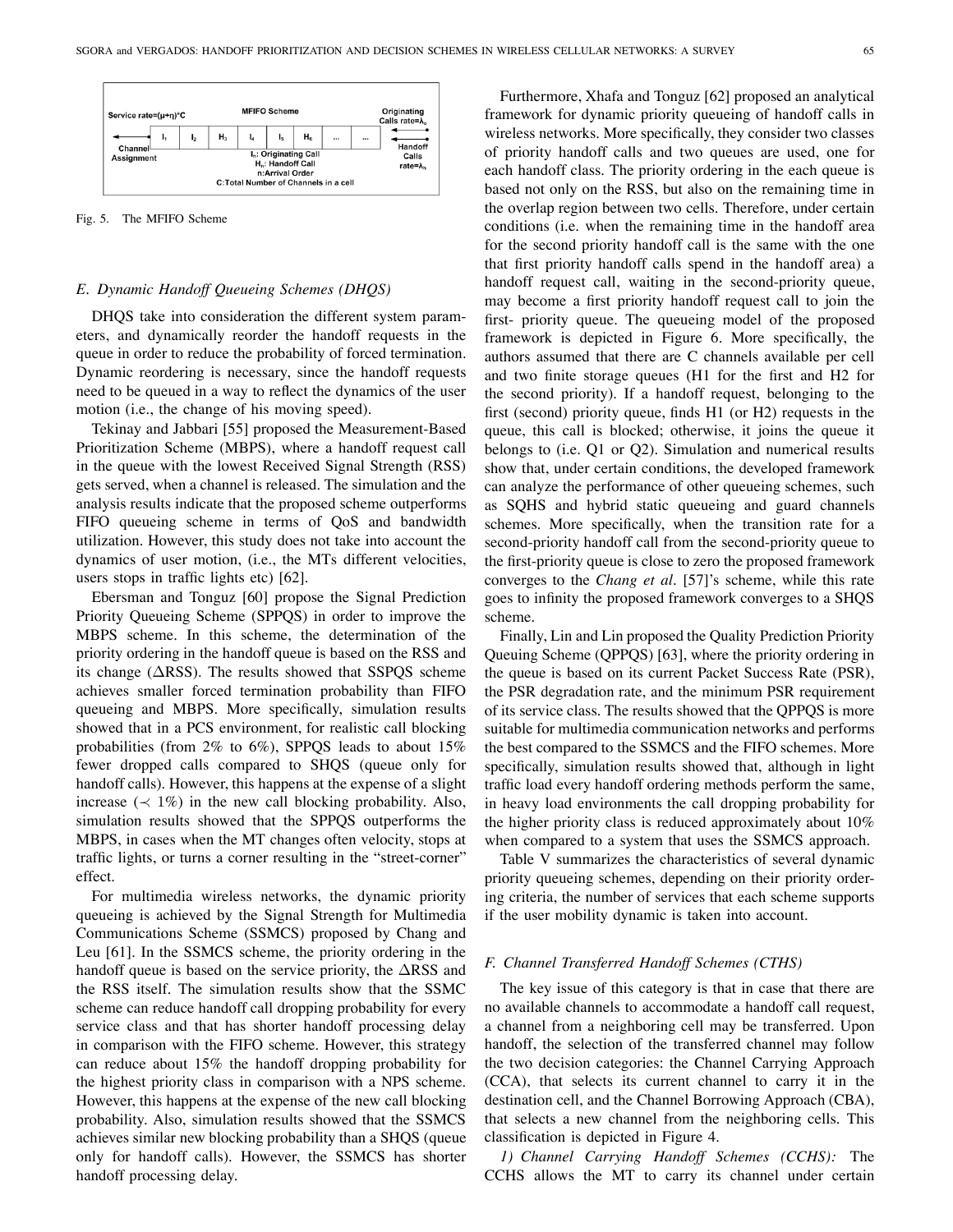

Fig. 6. The Xhafa *et al.* 's queueing model (redrawn from [62])

TABLE V DYNAMIC PRIORITY QUEUEING SOLUTIONS AND THEIR CHARASTERISTICS

|                                                 | <b>MBPS</b>             | <b>SSPOS</b>            | <b>SSMCS</b>                                | Xhafa framework                                          | <b>QPPQS</b>                                                                                  |
|-------------------------------------------------|-------------------------|-------------------------|---------------------------------------------|----------------------------------------------------------|-----------------------------------------------------------------------------------------------|
| Priority Ordering<br>Criteria                   | <b>RSS</b>              | RSS, $\triangle$ RSS    | $\triangle$ RSS,<br>RSS.<br>type of service | RSS.<br>$\triangle RSS$ .<br>waiting<br>time in<br>queue | current PSR, the<br>PSR degradation<br>rate, and the min-<br>imum PSR of its<br>service class |
| Service<br>Dimension                            | Single<br>service/class | Single<br>service/class | Multiple<br>service/class                   | Two service/class                                        | Multiple<br>service/class                                                                     |
| Mobility<br>User<br>Dynamic<br>is<br>considered | No                      | Yes                     | Yes                                         | Yes                                                      | Yes                                                                                           |

mobility patterns from its current cell into the new cell, without violating the minimum reuse distance requirement. Thus, communication is now maintained via the BS in the new cell using the old channel [65]. Simulation results showed that in linear cellular systems the CCHS scheme outperforms the GCS scheme, resulting in the linear (1-D) case in over 50% better network utilization than the GCS scheme.

*2) Channel Borrowing Handoff Schemes (CBHS):* The CBHS was proposed by Engel *et al.* [66]. The key issue of this approach may be summarized as: an acceptor cell, that has used all its nominal channels, is allowed to borrow free channels from its neighboring cells (donors), to accommodate new calls. A channel can be borrowed by a cell if the borrowed channel does not interfere with existing calls. When a channel is borrowed, several other cells are prohibited from using it. This is called channel locking. The number of such cells depends on the cell layout and the type of initial allocation of channels to cells ([20], [66], [67]). A further classification of the borrowing schemes can be found in [20].

## *G. SubRating Schemes (SBRS)*

The SubRating Schemes degrade the bandwidth of an existing call in order to accept more handoff calls. More specifically, in theses schemes, some ongoing calls may be forced to operate under a degraded mode in order to accommodate more calls in an overloaded system [69].

The concept of the SubRating scheme was proposed by Lin *et al.* in [70]. In this scheme, certain channels are allowed to be temporarily divided into two channels at half the original rate in order to accommodate handoff calls. By applying this scheme, the one half of the original channel can be used to serve the existing connection and the other one to serve the handoff request so that the forced termination of calls can be virtually eliminated. It should be noticed that the channel SubRating mechanism is activated only if all the channels are occupied upon a handoff request arrival. When a subrated channel is released, it is transformed into an original full-rated channel by being combined with another sub-rated channel. The SBRS scheme reduces the blocking probabilities and the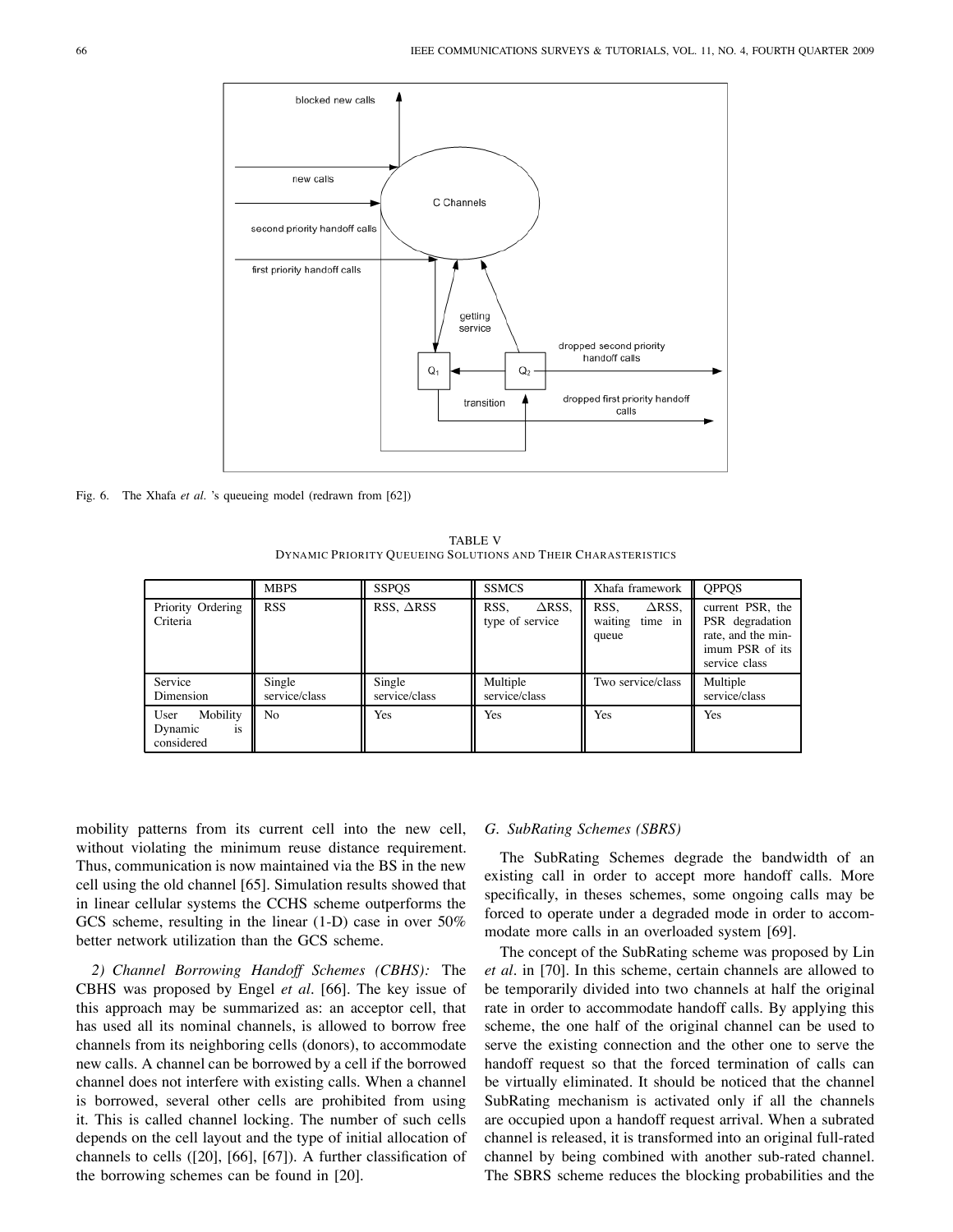forced termination probability for handoff calls at the expense of introducing degradation in the system [71].

A modification of the SubRating scheme is also proposed in [72]. More specifically, the authors considered two classes: The wideband class, which is assumed to be an adaptive QoS class that accepts channel SubRating, and the narrowband class that does not accept QoS degradation. New calls, belonging to both classes, are only accepted if and only if the scheme can ensure the total requirements in bandwidth for the call, otherwise the call is blocked. Simulation results showed that the proposed scheme outperforms the GCS scheme in terms of call blocking probability and utilization. Also, the simulation results showed that, for low levels of traffic load, the duration within which the QoS degraded remains under 3.6% of the total call duration. However, as the traffic load increases the wide-class (the class the channels of which are sub-rated) calls experience longer periods of degraded QoS and also the delay increases.

#### *H. Genetic Handoff Schemes (GHS)*

The Genetic Algorithm Scheme (GAS) was introduced by Yener and Rose in [73]. This scheme uses genetic algorithms [74], in order to assign the channels using local state-based call admission double-threshold policies. In this case, a BS only keeps track of the state information of a small number of cells and makes decisions based on the abbreviated state information.

The authors also proved that the GAS finds better admission policies compared with other well-known methods of handoff reservation for both one-dimensional (1-D) and two-dimensional (2-D) (Manhattan model) cellular networks. However, the time needed to assign channels for the GAS scheme is the main drawback of this scheme [58].

# *I. H. Hybrid Handoff Schemes (HHS)*

Hybrid Handoff Schemes (HHS) are combinations of channel reservation, handoff queueing, channel transferred, genetic and subRating schemes ([75]-[85]). The key idea is to combine the different prioritization policies in order to further decrease the blocking probabilities or to improve the channel utilization. Table VI summarizes the policies that each scheme adopts.

In [67], a combination of Channel Borrowing, Genetic algorithm and channel Degradation schemes mechanisms is proposed (CBGD). More specifically, the channel borrowing is realized based on an algorithm that utilizes genetic algorithms to optimize the network resources, while maintaining the quality of service requirements of the users. The algorithm is also adaptive in the sense that it re-allocates the channels allocated to different cells based upon the dynamic traffic pattern demands from the users. The simulation results showed that by applying this scheme the network efficiency is increased, as more calls can be accepted for the same amount of resources at a certain call blocking probability, and that the channel borrowing algorithm enhances the QoS level offered to the calls. More specifically, the average percentage of QoS enhancement is 3.82%. However, the author mentioned that when the offered traffic load is below 40%, there is no need for using the channel borrowing algorithm as there are enough



Fig. 7. The State-dependent rejection scheme (redrawn from [75]).

channels in the system to satisfy at least the minimum QoS levels of the existing calls.

The State-dependent Rejection Scheme (SRS), proposed by Barcelo [75], is similar to the FGCS and the DCRS. The main difference is that both mentioned schemes are queueless, while SRS includes a queue for handoffs. The advantages of the SRS are: its applicability to scenarios that are used in theoretical analyses or simulations (e.g., non-Poisson arrivals, radio path, non-balanced cell layouts, etc.) and the capability to achieve different tradeoff degrees between the probability of blocking a new call and interrupting an ongoing one, through very simple settings. The system model of the State-dependent Rejection Scheme is depicted in Figure 7. More specifically, the authors assumed that there are C-channels available per cell. Handoff arrivals are accepted or, if necessary, placed in a queue until a channel is released. New calls are rejected if all channels are busy, and accepted or rejected with a certain probability, if there are free channels. The control block dynamically sets this probability based on the number of busy channels upon arrival and the estimation of the arrival rates (i.e., for new calls and handoffs). The algorithm needs the knowledge of the number of busy channels (i) and the function rand(), which provides a uniformly distributed random variable between zero and one.

A Queueing Priority Channel Reservation Scheme (QPCRS) for integrated real-time and non-real-time service wireless mobile networks, based on the complete sharing policy is proposed in [76]. To decrease the blocking handoff probabilities, two separate queues (one for the handoff request calls of each service class) are considered. Moreover, since real-time handoff calls have higher priority over non-realtime handoff calls and the handoff calls have higher priority over originating calls, different thresholds, based on the static channel reservation policy, are set. Analytical and simulation results showed that the forced termination and the blocking probability of originating calls are decreased. Moreover, the authors proved that if the real-time handoff calls have the ability to preempt the non-real-time handoff calls the forced termination probability can be further decreased by one order of magnitude.

Another Priority Channel Reservation (PCR) scheme for integrated Real-time and Non-real-time service wireless mo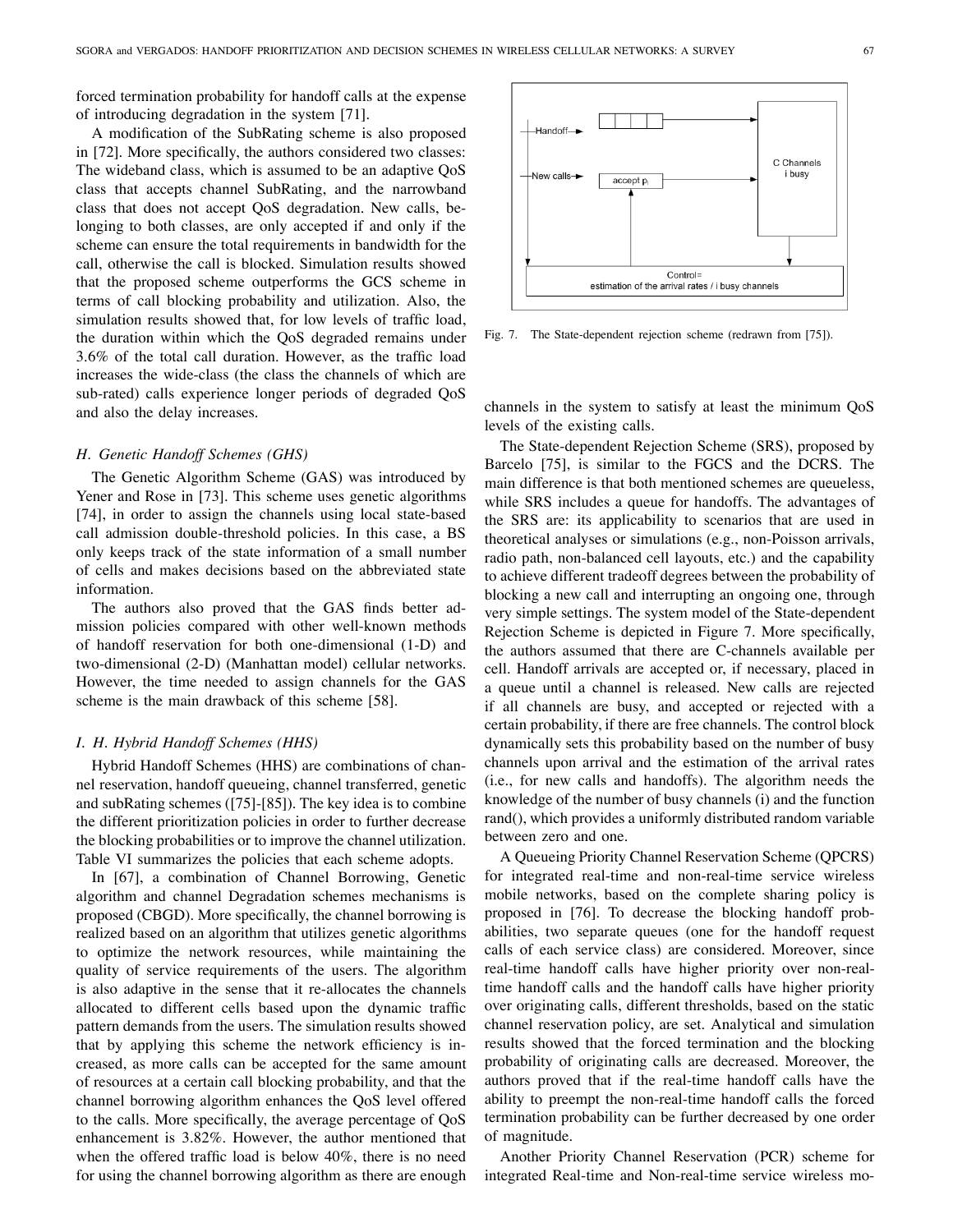bile networks (PCRRNR), based on the complete partitioning policy, is proposed in [77]. More specifically, the authors consider two queues, one for real-time handoff requests and another one for non-real-time handoff requests. For QoS provision of these two different service calls the scheme also adopts the channel reservation partitioning policy. Therefore, different thresholds for real-time and non-real-time handoff and originating thresholds are considered. Simulation, with both exponential and gamma distribution scenarios, are also obtained and results are observed to match with the analytical evaluations. From these results, it was shown that forced termination probability of handoff request calls of real-time service mobile users can be decreased by proposed preemptive and priority reservation handoff schemes with 31% more decrease for the preemptive policy. Moreover, the authors showed that non-real-time service handoff requests do not fail, except for negligibly small blocking probability, as a nonreal-time service handoff request can be effectively handled by transferring it from the queue of the reference cell to an adjacent cell.

A queueing priority channel reservation scheme, the CPCPCB that combines the channel reservation partitioning policy and the channel borrowing policy is proposed in [78]. More specifically, in this scheme the available bandwidth of each cell is distinguished into two sub-pools, one for real-time calls and the other one for non-real-time calls. The authors, also, consider two queues, one for real-time handoff requests and the other for non-real-time handoff requests. Moreover, in order to increase the channel utilization, real-time service handoff requests are allowed to borrow channels from the nonreal-time sub-pool, only if there are idle channels in the nonreal-time sub-pool. The simulation and analytical results for the preemptive and non-preemptive policies showed that in both cases the resource utilization is improved and are close to the CS policy (the difference is less than 6%). Also, the results showed that the preemptive policy performs better than the non-preemptive at the cost of slightly increased handoffs for non-real-time service calls. However, the effectiveness of the schemes depends on the control of the channels borrowing.

In [79], a combination of a Cut-Off and a Channel Carrying (COCC) policy is presented. More specifically, a number of channels are reserved exclusively for handoff calls. However, if there is no available channel for an arriving handoff request call, the subscriber is allowed to carry its currently occupying channel to the destination. Simulation results showed that the proposed scheme offers higher channel utilization, as well as, a lower handoff blocking ratio than the guard scheme and the channel carrying scheme under all traffic loads.

A more general handoff priority scheme, the General Channel Allocation Scheme (GCAS) that combines the idea of a guard channel, static queueing and the SubRating scheme is presented in [80]. By applying these different policies the GCAS inherits all the advantages of them. However, due to the complexity of the operational structure of the channel allocation scheme, it may be too difficult to achieve analytically formulas under more general assumptions for the cell traffic and holding time distributions.

In [81], a Non-Preemptive Priority Handoff queueing (NPPH) scheme for a multi-traffic wireless network is proposed that supports three types of traffic; type 1: for real-time applications (e.g. voice, video), type 2: for semi real-time applications (e.g. www browsing) and type 3: for non-realtime applications (e.g. file downloading, email). The system model of this scheme is depicted in Figure 8. Due to the prioritization of handoff calls and the differentiation of types of traffic simulation and analytical results show that the forced termination probability of sensitive delay type-1 calls is six orders lower than the blocking probability of originating calls. An extension of this scheme is proposed in [82], where handoff request calls, with higher priority, may preempt other handoff request calls with lower priority. The simulation and the analytical results showed that the preemption of handoff request calls with lower priority decrease further by one order of magnitude the forced termination probability of the highest priority handoff call.

Also, in [83] Wu *et al.* presented a hybrid handoff scheme; the Predictive Channel Reservation with Channel Borrowing (PCR CB). This scheme combines the predictive PCRS [52] and dynamic channel borrowing among cells in time of congestion, in order to provide services to handoff requests with higher priority over new call requests. Simulation results showed that the use of the channel borrowing approach further improves the performance of the PCRS by reducing the handoff blocking probabilities. In addition, the authors in [84] present the CDMA-SubRating scheme (DCMAS), which combines the sub-rating approach and the handoff queueing approach. More specifically, the idea is to serve the handoff calls by subrating the existing connections if there are no channels available on arrival. If all the sub-channels are sub-rated on arrival, the handoff calls will be placed in a queue, while the MTs are in the handoff area. Numerical and analytical results showed that subrating is beneficial for the CDMA networks, due to the fact that the soft handoff mechanism needs more channels than the hard handoff one. The main drawback of this scheme is the degradation of the voice quality, due to subrating.

Finally, the authors in [85] present a static reservation handoff queueing scheme, the Priority Based Intercell Handoff Scheme (PBIHS) that takes into account the high-speed users. In this scheme the authors consider three queues, for voice handoff requests, for data handoff requests and for originating call requests. Calls coming into the system are passed first through their respective queues. According to the call type, different thresholds have been set, so that the priority of data handoff request is higher than call originating call, but lower than voice handoff request. Also, a handoff request from a high speed user has higher priority than a slowly-moving user. Moreover, in order to prevent the starvation of calls with lower priority, a preemptive scheme is also presented. The idea is to assign priority values to incoming calls which are increasing during their waiting to be served. If their priority value exceeds the priority value of any type of call served by a channel then it preempts that call with the lower priority value. Simulation results showed that in a busy area, where the mobile users rapidly change their locations the preemption policy is always the best choice.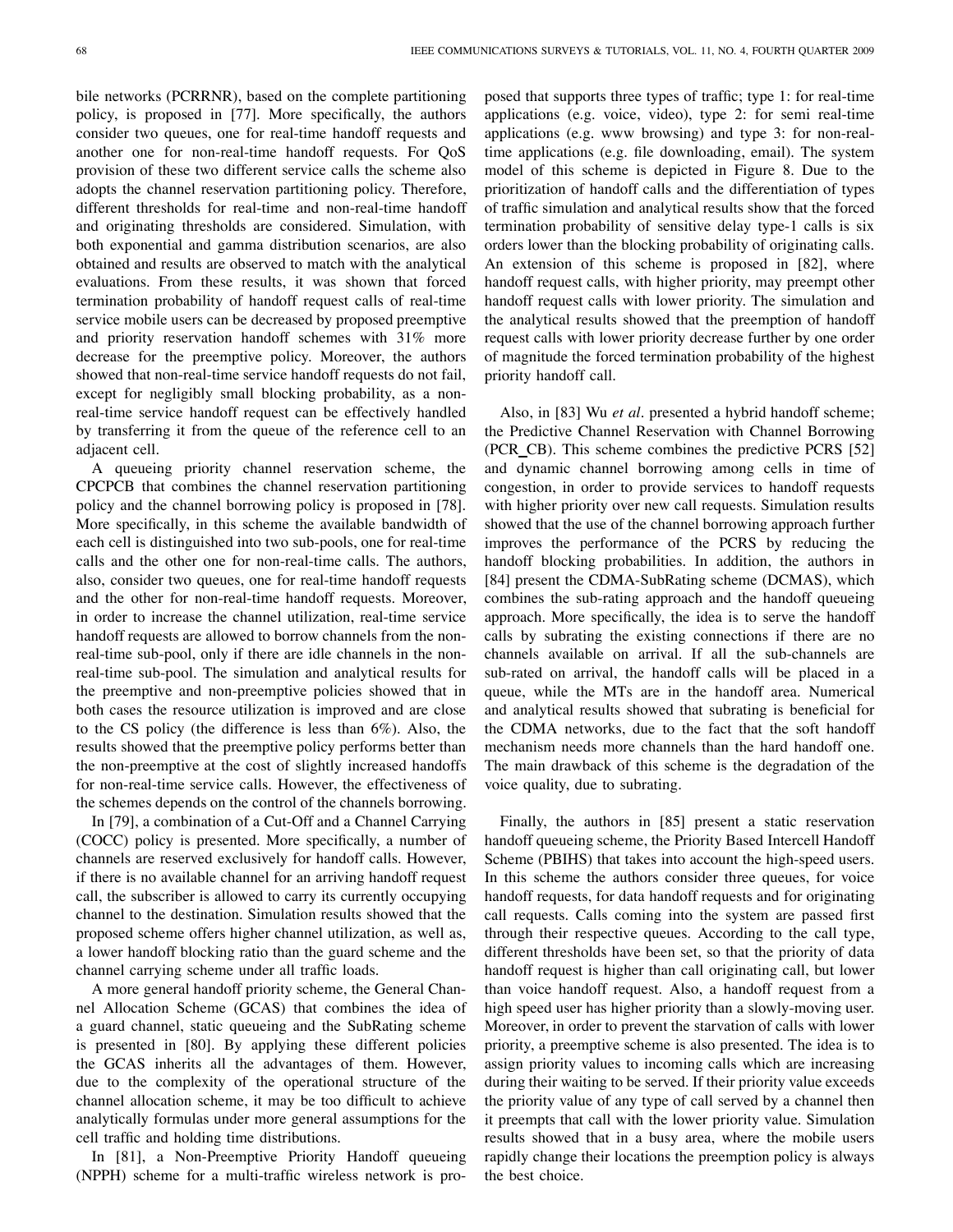

Fig. 8. The system model

| Reference     | Channel Reserva-<br>tion | Queuing       | Channel<br>Transferred | Subrating              | Genetic |
|---------------|--------------------------|---------------|------------------------|------------------------|---------|
| SRS           | Dynamic                  | <b>Static</b> |                        |                        |         |
| <b>OPCRS</b>  | Static                   | <b>Static</b> |                        |                        |         |
| <b>PCRRNR</b> | Static                   | <b>Static</b> |                        |                        |         |
| <b>CPCPCB</b> | <b>Static</b>            |               | Channel Borrow-<br>ing |                        |         |
| COCC          | Static                   |               | Channel<br>Carrying    |                        |         |
| <b>CBCD</b>   |                          |               | Channel Borrow-<br>ing | Channel<br>Degradation | Genetic |
| <b>GCAS</b>   | Static                   | <b>Static</b> |                        | Subrating              |         |
| <b>NPPH</b>   | Static                   | Static        |                        |                        |         |
| PCR CB        | Dynamic                  |               | Channel Borrow-<br>ing |                        |         |
| <b>DCMASR</b> | Static                   |               |                        | Subrating              |         |
| <b>PBIHS</b>  | Static                   | <b>Static</b> |                        |                        |         |

TABLE VI HYBRID SCHEMES CHARASTERISTICS

## *J. Evaluation of Horizontal Handoff Schemes*

The main advantage of the static reservation schemes is their simplicity because there is no need for exchange of control information between the BSs [38]. However, such schemes are not flexible to handle the changing traffic conditions, since they do not use the traffic information in the current cell and their neighboring cells, and hence, they cannot be adapted to the real-traffic conditions [39]. Also, the critical element of static schemes is how to determine the optimal number of reservation channels [40], since this number has a tremendous effect on the performance of wireless cellular networks [86]. The fact that the number of reserved channels in these schemes is an integer number, it makes the determination of the optimal solution more difficult.

Efficient usage of guard channels requires the determination of an optimum number of guard channels, the knowledge of the traffic pattern of the area, and the estimation of the channel occupancy time distributions [15]. In [41], the authors propose several optimization algorithms for single-cell and multi-cell systems, in order to provide optimal channel assignment and ensure the priority of handoff calls. However, in these algorithms only one type of traffic has been considered. In [22], the priority of handoff call requests is ensured by a cost function, in the form of a linear combination of loss probabilities of the handoff requests and the new calls. The authors also proved that the guard channel policy is optimal while using an objective cost function, where no queueing device is considered.

Dynamic channel reservation schemes have the advantage of better channel utilization, since the adjustments allow better adaptation to traffic conditions. More specifically, the FGCS schemes have also the advantage over the GCS schemes that they distribute the new calls evenly over time, and this leads to a more stable control [47], [84]. However, the local dynamic reservation schemes, in order to be adapted to the current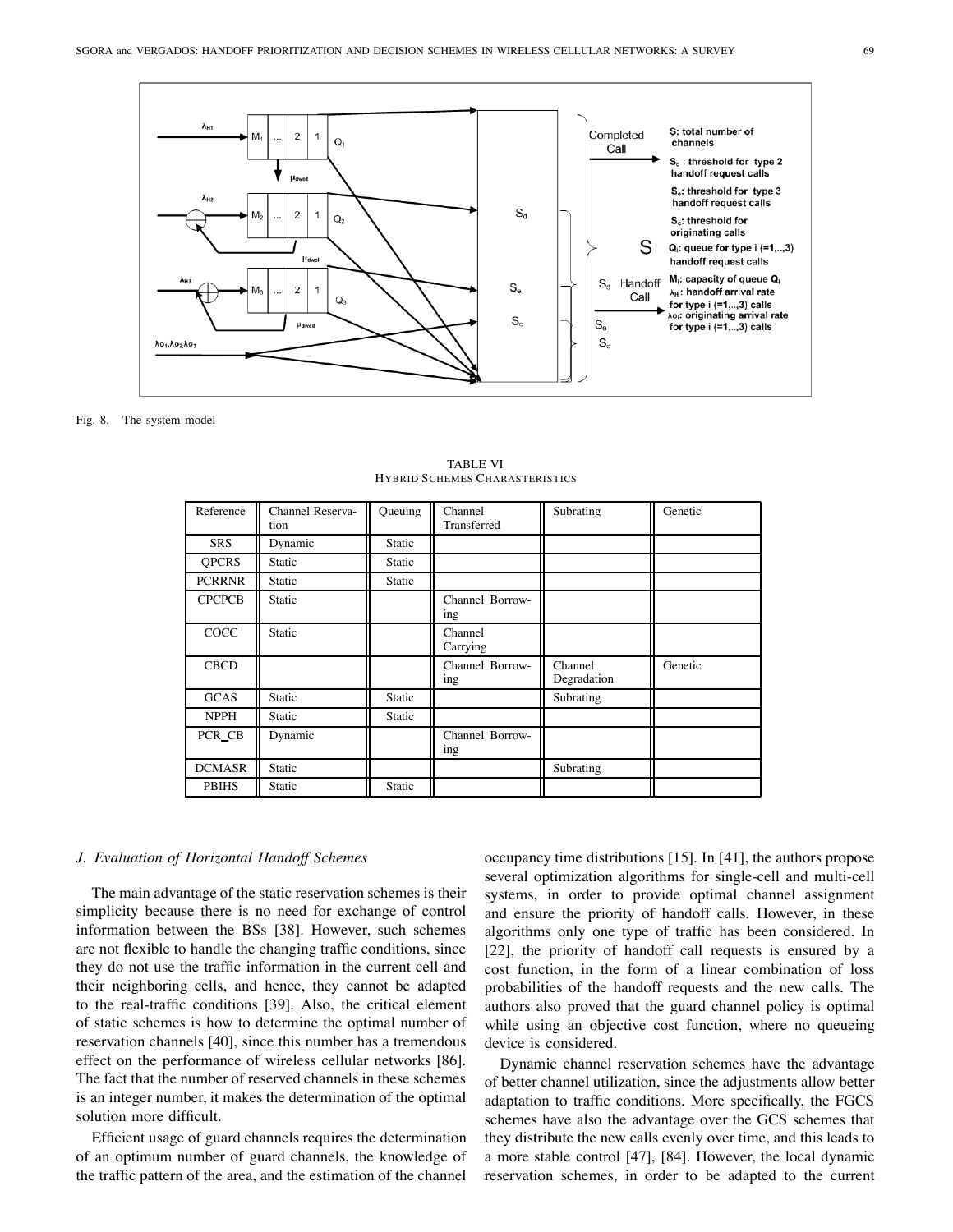traffic conditions, have the disadvantage of the continuing need of traffic monitoring, resulting in signal and computational overhead. Also, Iraqi and Boutaba proved in [88] that the local dynamic reservation schemes can succeed only in controlling a local parameter, like the handoff dropping probability and not an inherently global parameter, like the call dropping probability.

In the collaboration dynamic reservation schemes the estimation of traffic is more accurate and the channel utilization is better than the local dynamic reservation schemes. However, in these schemes, due to the fact that more calculations are needed in order to predict the reservations, the problem of signal and computational overhead is more intensive in comparison with the local dynamic reservation schemes [19].

In the static handoff queueing schemes, the probability of forced termination is decreased. However, a handoff call may be still dropped, because the handoff requests can only wait until the receivers threshold is reached; in the case of high demand for handoffs, handoff calls will be denied to be queued due to the limited size of the handoff queue [22]. Moreover, static handoff queueing schemes need large buffers to deal with real-time multimedia traffic.

As mentioned in [72], the static queueing may be not practically feasible for real-time multimedia services in picocellular networks, since the time interval available for queueing handoff requests might not be sufficiently long enough for bandwidth resources to become available, especially for wideband handoff calls. A sophisticated scheduling mechanism is proposed to meet the QoS requirements for delay sensitive connections and guarantees that the queued data will not expire before being served [45].

By the priority reordering in the handoff in the queue, DPQS schemes achieve the reduction of the forced termination probability in comparison with the FIFO handoff queueing schemes. However, in order to enable the system to be adapted to the new traffic situation, further information is required, which results in computational or signaling overhead [64].

The channel transferred schemes ensure that an ongoing call is not forcibly terminated due to channels unavailability. Since channels do not need to be reserved a priori, the system utilization is increased [65]. However, the major disadvantage of the schemes is that carrying a channel into a new cell or even borrowing a channel from neighboring cells, it results in an increased signaling overhead due to negotiation activities with the neighboring cell of the channel in use [64].

SubRating schemes achieve better performance in terms of call-blocking probability and forced-termination probability in saturated conditions. However, the degradation of wideband calls may reduce the QoS [72]. Finally, the genetic handoff scheme has the advantage of finding better admission policies compared with other well-known methods of handoff reservation. However, the time needed to assign channels for the GAS scheme is the main drawback of this scheme [58], [64].

## IV. VERTICAL HANDOFF PROCESS

As it was previously mentioned, the notion of the vertical handoff was introduced with the appearance of the first heterogeneous networks, where an MT needs to handoff between

TABLE VII PRIORITIZATION SCHEMES COMPARISON

| Prioritization<br>Scheme          | Advantages                                                                | Disadvantages                                        |
|-----------------------------------|---------------------------------------------------------------------------|------------------------------------------------------|
| Static Channel<br>Reservation     | Simplicity                                                                | Inflexible to traf-<br>fic change situa-<br>tions    |
| Dynamic<br>Channel<br>Reservation | Flexible to traffic<br>change situations                                  | Computational<br>and signaling<br>overhead           |
| <b>Static Queueing</b>            | Easy to Imple-<br>ment                                                    | Difficult to acco-<br>modate multime-<br>dia traffic |
| Dynamic Queue-<br>ing             | Reflection of the<br>dynamics of the<br>users motion                      | Computational<br>and signaling<br>overhead           |
| Channel<br>Transferred            | Increases system<br>efficiency                                            | Signaling<br>overhead                                |
| Subrating                         | Increases system<br>efficiency                                            | QoS Degradation                                      |
| Subrating                         | Improves channel<br>utilization                                           | Delay needed to<br>assign channels                   |
| Hybrid                            | Improves channel<br>utilization<br>Decreases<br>blocking<br>probabilities | Difficult to find<br>the optimal com-<br>bination    |

different network technologies. However, the use of different network technologies creates new challenges in the network technologies, as well as in the handoff management, especially in the decision of when the handoff is necessary and which network technology should be selected.

In this section, we discuss several issues concerning the vertical handoff process.

## *A. Handoff Phases*

The vertical handoff process may be distinguished in the following three phases [90], [91]:

- *•* **System discovery:** During this phase, the MTs determine which networks can be used and the services available in each network. The networks may also advertise the supported data rates for different services and the Quality of Service (QoS) parameters.
- *•* **Handoff decision:** During the handoff decision phase, the mobile device determines the network that should be connected to, based on several parameters, as Figure 9 depicts.
- *•* **Handoff execution:** During the handoff execution phase, connections need to be re-routed from the existing network to the new network in a seamless manner. This phase also includes the authentication and authorization, and the transfer of user's context information.

## *B. Vertical Handoff Decision Algorithms*

Since the decision phase is the most important phase in vertical handoffs, several algorithms, that use several different parameters, may be found in the literature (Table VIII).

The author in [92] presents the handoff decision phase in heterogeneous networks, as a fuzzy Multiple Attribute Decision Making (MADM) problem, and fuzzy logic is applied to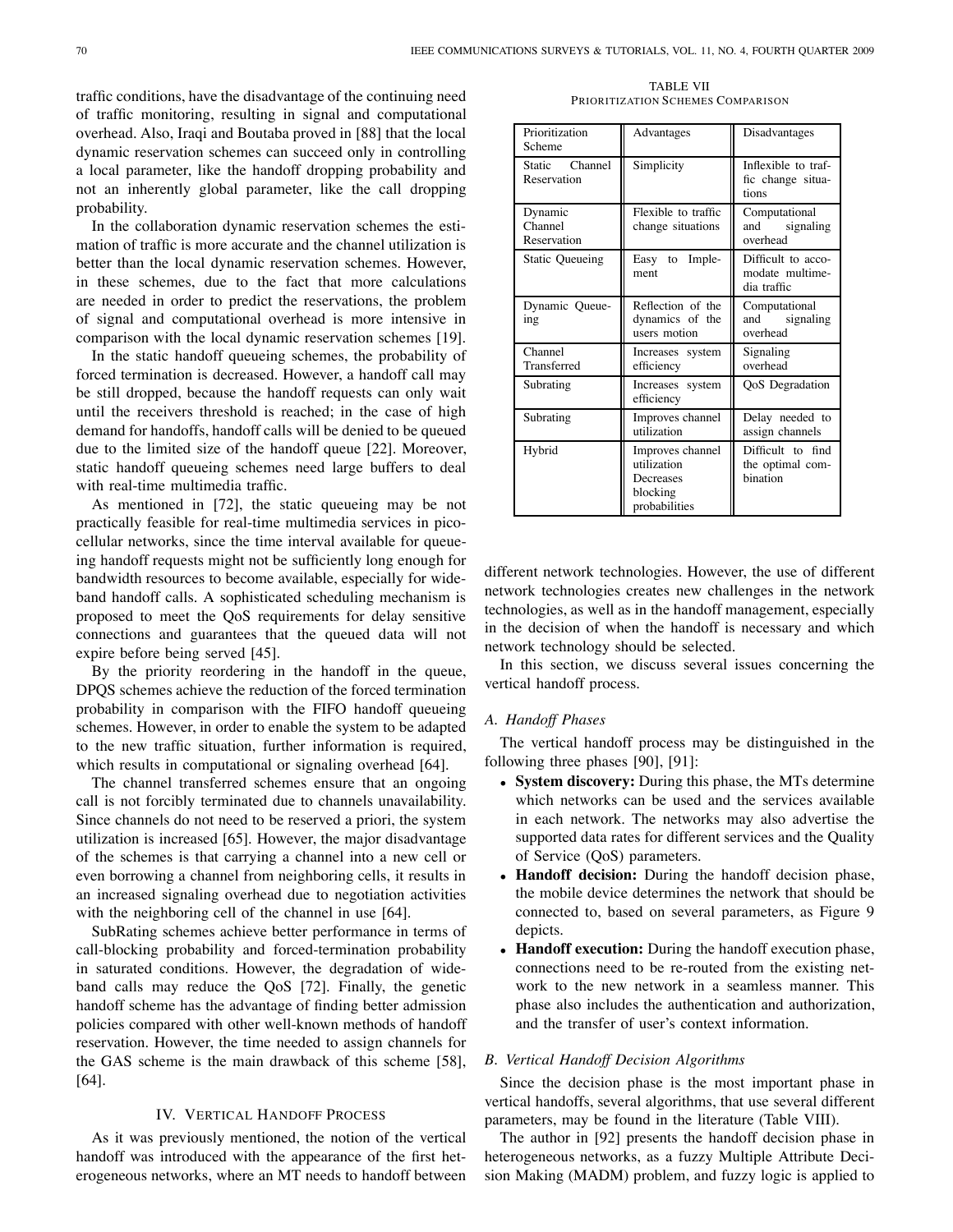

Fig. 9. Traffic Classes and Handoff Metrics

deal with the imprecise information of some criteria (price, bandwidth, SNR, sojourn time, seamlessness and battery consumption) and user preference. More specifically, in order to decide to handoff, firstly the imprecise data should be converted to crisp numbers, and then, classical MADM should be applied in order to rank the two networks. The authors consider two different MADM methods: the SAW (Simple Additive Weighting) method and the TOPSIS (Technique for Order Preference by Similarity to Ideal Solution) method. Numerical analysis showed that TOPSIS is more sensitive to user preference and attribute values, while SAW gives a relative conservative ranking result.

Also, the authors in [93] integrate the Analytic Hierarchy Process (AHP) and the Grey Relational Analysis (GRA) into the network selection algorithm in order to select the best network (Universal Mobile Telecommunications System (UMTS) or Wireless Local Area Network (WLAN)) for the mobile users. More specifically, the AHP is used to weight the decision factors (i.e. throughput, delay, response time, and jitter, BER, burst error, average number of retransmissions per packet, and packet loss ratio, security, cost, received signal strength (RSS) and coverage area) and the GRE to prioritize the networks. The simulation results revealed that the proposed mechanism can not only work efficiently for a UMTS/WLAN system but also reduces the complexity of implementation significantly. A comparison of the TOPSIS, SAW and GRA for the following attributes (bandwidth, delay, jitter and BER) can be found in [90]. Results showed that SAW and TOPSIS provide similar performance to different traffic classes and that GRA provides a slightly higher bandwidth and lower delay for interactive and background traffic classes. The results also

showed that all the three algorithms select the same network between 72%-87% of time.

A vertical handoff decision strategy in overlay networks, named CVHDS (Cost-Function-Based Vertical Handoff Decision Strategy) is proposed in [4]. More specifically in CVHDS the system decides whether to handoff into a different wireless technology based on a cost function that depends on several factors, such as traffic load, received signal strength (RSS) and the Variation of Received Signal Strength (VRSS). All the factors in the cost function are normalized, making the comparison between different networks practical. Moreover, in order to avoid the "ping-pong" vertical handoff phenomenon, the authors define a threshold  $\delta$ . Therefore, a vertical handoff has only to be made when the number of times that another network has the lowest cost function is larger than  $\delta$ . The simulation results showed that the proposed decision strategy achieves better performance in terms of blocking probability.

The authors in [94] formulate the vertical handoff decision problem as a Markov Decision Process (MDP). The goal of the algorithm is to maximize the expected total reward of a connection. Therefore, two functions are considered: a link reward function associated with the QoS of the connection and a signaling cost function associated with the signaling overhead and the processing load when vertical handoff is performed. Numerical results showed that the MDP algorithm gives a higher expected total reward and lower expected number of vertical handoffs in comparison with the SAW and the GRA. For example, when the average connection duration is 15 min, the MDP algorithm gives 4.4% more total expected reward than the SAW and GRA policies.

The authors in [95] propose a vertical handoff decision al-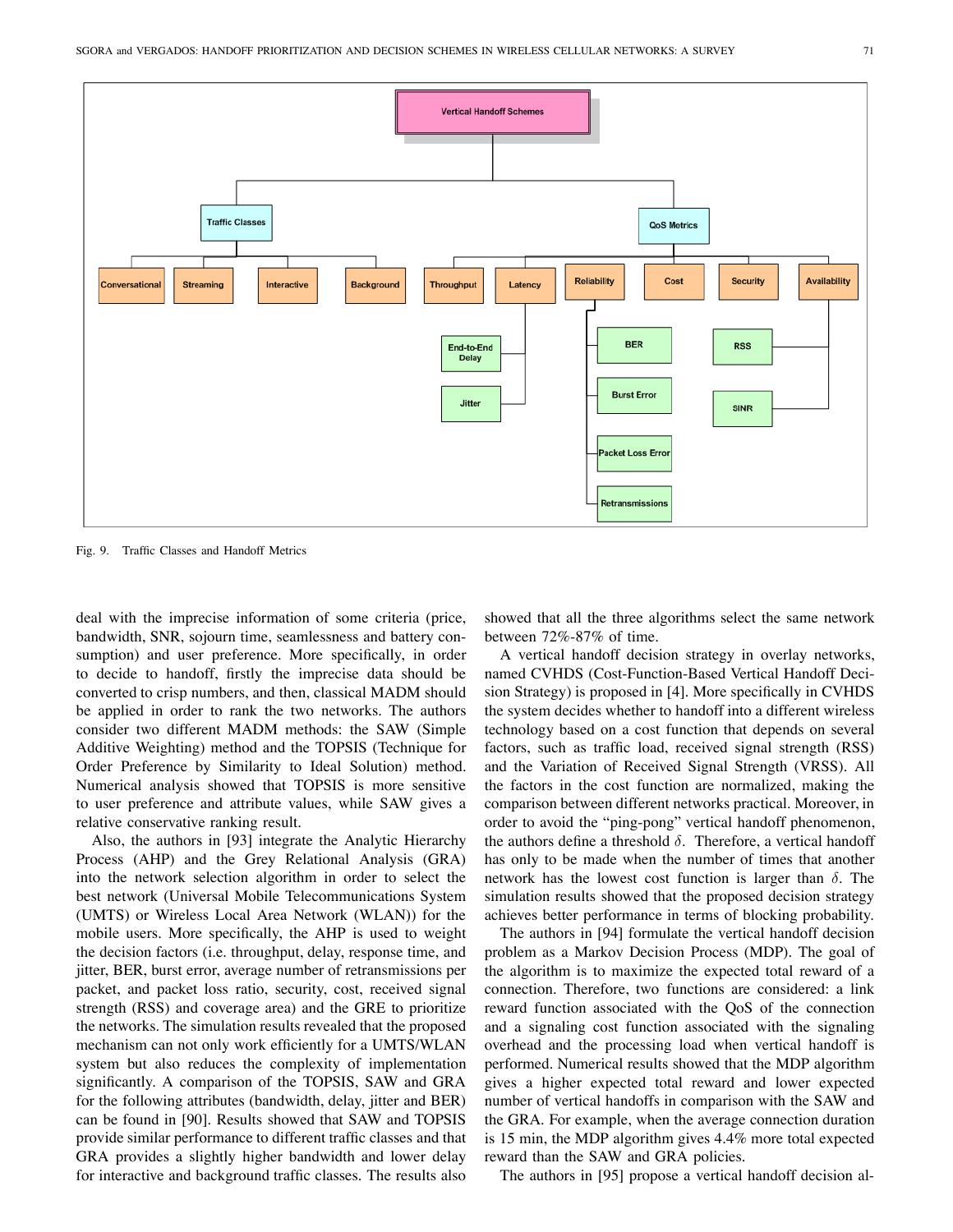gorithm for wireless overlay networks, called Vertical Handoff hysteresis (VHOhyst) algorithm. The handoff decision is based on the RSShysteresis in addition to the network conditions (number of active users), speed of the user, and different service types (i.e. data and voice). The simulation results showed that the proposed vertical handoff decision scheme provides acceptable QoS levels, in terms of grade of Service (GoS) and utilization by avoiding unnecessary handoffs. More specifically, simulation results showed that by applying the effect on the RSShysteresis at high mobility the number of vertical handoffs is reduced to 1/4, the system utilization remains constant and is not affected by the mobility of the users.

The Adaptive Multi-criteria Vertical HandOff (AMVHO) decision algorithm for radio heterogeneous networks (UMTS and WLAN) is presented in [96]. The AMVHO algorithm consists of a Modified Elman Neural Network (MENN) predictor and a Fuzzy Inference System (FIS). The MENN is used to do the prediction of the number-of-users and its output acts as an input of the FIS that makes the analysis of relevant criteria and does the final decision according to the inputs and the if-then rules. Simulation results showed that the AMVHO algorithm is effective in taking the accurate handoff decision. Also, in comparison with a conventional vertical handoff algorithm, that takes into account only RSS as decision parameter, the proposed algorithm achieves better performance in guaranteeing QoS, since it keeps BER and SNR in stable states and the number of dropped packets to zero.

The authors in [97] propose the QoS-based Vertical Handoff Decision algorithm (QoSVHD) for heterogeneous environments (CDMA, WLAN and WiBro, based on 802.16e). More specifically, the handoff decision is based on a utility function that takes into consideration parameters such as the Signal to Interference plus Noise Ratio (SINR), the bandwidth, the traffic load and the users mobility. A mobile user calculates the utility functions of all candidate systems periodically, and decides a target system, the utility function of which is the maximum. Also, in order to avoid the ping-pong effect, a time dweller is considered, so a user can check whether a system is "consistently better" and tends to perform a handoff slowly. Simulation results showed that the utility function effectively increases throughput.

The receiving SINR from WLAN and WCDMA networks is also used in the SINR-based Vertical Decision Handoff algorithm (SINRVDH) proposed in [98]. The performance analysis results showed that the proposed SINR based vertical handoff algorithm is able to consistently offer the end user the maximum available throughputs during vertical handoff, under any noise level and load factor, in comparison with the RSSbased vertical handoff decision algorithm, the performance of which differs under different network conditions, for different threshold settings.

Also, the authors in [99] present an Intelligent Vertical Handoff Algorithm (IVHA) based on pattern recognition for the next generation wireless networks (UMTS and WLAN). Moreover, as pattern classifier, the authors use Probabilistic Neural Networks (PNN). Simulation results indicated that PNN achieved better performance than traditional classifying

TABLE VIII VERTICAL HANDOFF DECISION SCHEMES CRITERIA

| Vertical Handoff Decision Scheme | Criteria                                                                                                                                                                                                                 |
|----------------------------------|--------------------------------------------------------------------------------------------------------------------------------------------------------------------------------------------------------------------------|
| MADM-based                       | Price, bandwidth, SNR, sojourn                                                                                                                                                                                           |
|                                  | time, seamlessness, battery con-                                                                                                                                                                                         |
|                                  | sumption and user preference                                                                                                                                                                                             |
| Combination of AHP and GRA       | Throughput, delay, response time,<br>and jitter, BER, burst error, aver-<br>age number of retransmissions per<br>packet, and packet loss ratio, secu-<br>rity, cost, received signal strength<br>(RSS) and coverage area |
| <b>CVHDS</b>                     | Traffic load, RSS and VRSS                                                                                                                                                                                               |
| <b>MDP</b>                       | Bandwidth, delay, switching and                                                                                                                                                                                          |
|                                  | signaling Cost, QoS, type of Ser-<br>vice etc                                                                                                                                                                            |
| <b>VHOhyst</b>                   | RSShysteresis, number of active<br>users, speed of the user and type<br>of service                                                                                                                                       |
| <b>AMVO</b>                      | Number and velocity of users,<br>bandwidth                                                                                                                                                                               |
| <b>OoSVHD</b>                    | SINR, bandwidth, traffic load and<br>the users mobility                                                                                                                                                                  |
| <b>SINRVDH</b>                   | <b>SINR</b>                                                                                                                                                                                                              |
| <b>IVHA</b>                      | Speed of users, RSS                                                                                                                                                                                                      |
| <b>CVHDF</b>                     | Monetary Cost, QoS, Power Re-<br>quirements, User Preference, etc.                                                                                                                                                       |

algorithms and therefore, more accurate results. Also, the algorithm showed 90% reduction in ping-pong effect, 2.7% improvement in WLAN usage factor and 4 times reduction in crossover distance.

A vertical handoff decision algorithm for wireless heterogeneous networks (WWAN and WLAN), called Vertical Handoff Decision Function (VHDF) is proposed in [100]. More specifically, the VHDF enables devices to assign weights to different network factors such as monetary cost, quality of service, power requirements, personal preference, etc. The proposed algorithm significantly advances the system flexibility and extensibility and provides more accurate handoff decisions at any given time.

## *C. Vertical Handoff Solutions*

As stated in [101], the various vertical handoff solutions that may be found in the literature can be classified into the network-layer approaches and the upper-layer approaches (Figure 10).

*1) Network Layer Vertical Handoff Solutions:* Network layer approaches are typically based on IPv6 or Mobile IPv4 standards, requiring the deployment of agents on the Internet for relaying and/or redirecting the data to the MT [101].

Also, a mobility management system for vertical handoff between a WWAN and a WLAN network, based on Mobile-IP is proposed in [102]. The system consists of two different components; the Connection Manager (CM) that intelligently detects the wireless network changes based on MAC sensing, the FFT detection and adaptive threshold configuration and the Virtual Connectivity manager (VC) that maintains connectivity using the end-to-end principle. Simulation results showed that collaboration between the CM and VC accomplishes seamless handoff between WWANs and WLANs and that by using this approach the throughput of the system is much higher (over 50%) in comparison with the traditional Mobile-IP approach.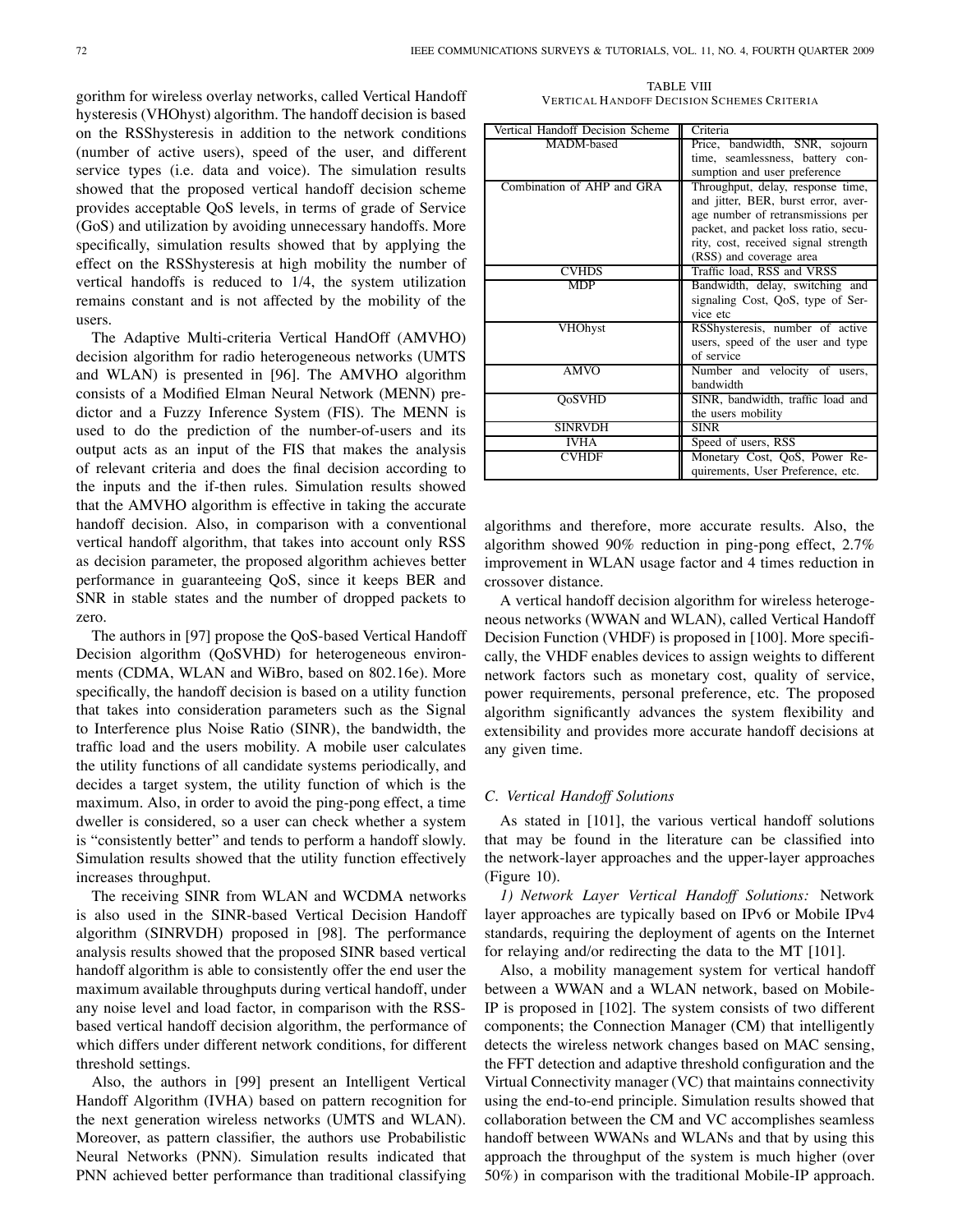

Fig. 10. The Vertical Handoff Solutions Classification

The authors in [103] propose a network handoff vertical solution in an integrated WWAN and WLAN network, based on Mobile-IP that intends to minimize vertical handoff delay and to decrease packet loss rate during vertical handoffs. This is achieved by separating the vertical handoff procedure in two steps: the Pre-handoff and Handoff that are allowed to run in parallel. This approach is implemented by considering two modules: the Decision Module and the Action Module. The Decision Module detects the network condition and by using the predictive handoff action time and a pre-set expected pre-handoff time can trigger the Action Module to start to set up multiple tunnels (Pre-handoff action) in advance to the handoff execution phase. Simulations showed that the delay of the proposed scheme is much lower than that of the traditional Mobile IP approach and is related to the expected time duration between the Pre-handoff and Handoff decision. However, as the authors stated, this approach presents two limitations:

- 1) The multi-tunneling technique introduces additional resource consumption of the wireless link.
- 2) Since both air interfaces are used, during the Pre-handoff action, the power consumption is increased.

The authors in [104] propose a vertical handoff decision strategy in an integrated 3G-WLAN network, called Wise Interface Selection (WISE) in order to minimize the energy consumption in the mobile terminals, without degrading the throughput. This is achieved by allowing the MT to select the transmitting and receiving links that have the lowest power consumption from available networks. More specifically, the key idea is to let the MT to select the WLAN network interface when it has a large amount of data to send or receive and the 3G network interface for small amounts of data. Simulation results showed that WISE reduces the power consumption without degrading the throughput. However, although this strategy achieves less power consumption, the system is complex, since the mobile user may use transmitting and receiving links from different networks simultaneously [4].

A survey concerning vertical handoff solutions for integrated WLAN/Cellular at the network layer can be found in [105].

*2) Upper Layer Vertical Handoff Solutions:* The uppermost upper layer approaches implement a session layer above transport, making connection changes at underlying layers transparent to the application.

Other upper layer approaches suggest new transport layer protocols or modifications to existing transport layer protocols to provide necessary handoff support [101].

For example, the authors in [106] proposed a TCP scheme that can quickly estimate available bandwidth during soft vertical handoff. Then, TCP updates the adaptive slow-start threshold (ssthresh) and congestion window size (cwnd), in the new network. From the obtained simulation results, applied in a 3G-WLAN, it was shown that, by freezing the TCP transmission during a handoff, it prevents packet drops and a backed-off Retransmission TimeOut (RTO) value during the handoff.

Also, a vertical handoff scheme, named VHOST (Vertical Hand-Off through Seamless TCP-migration) for heterogeneous networks is proposed in [107]. The VHOST architecture consists of three modules: the migration monitor module, the handoff-aware TCP core module and the resumption module. More specifically, the migration monitor module monitors all network statuses from all network interfaces and, if an ongoing vertical handoff is detected, it activates the connection migration procedure to migrate all current TCP connections from the old network to the new one. The resumption module provides an interface to migration monitor for obtaining information about suspensible TCP connections and for triggering connection migration. The handoff-aware TCP core performs two tasks: to migrate the current connection from a network interface to another one, and to agilely adapt the migrated TCP connection to the new network characteristics. Experimental results in an overlay Ethernet-802.11 WLAN-GPRS network showed that TCP performance can be improved by applying the VHOST scheme and that the handoff time between the different networks is acceptable.

In addition, in [108], a vertical handoff solution in a WLAN/UMTS network, based on the mobile extension of the Stream Control Transmission Protocol [109], called (mSCTP), is proposed. The mSCTP is able to add, delete, and change the IP addresses dynamically during an active SCTP association, and thus providing an end-to-end UMTS/WLAN vertical handoff solution. Therefore, since no addition or modification of network components is required, the proposed scheme has a network architecture that is much simpler than those required by network layer or application layer solutions. Simulation results showed that delay and throughput performance can be improved significantly using the dual-homing configuration with message bundling.

A transport vertical handoff solution is also presented in [110], called cellular SCTP (cSCTP) that utilizes the dynamic address reconfiguration extension of SCTP. More specifically, cSCTP provides smoother handoffs by sending duplicate data to a hosts addresses on both the old and new networks during a transition and also lowers the potential for loss [111]. It also uses the mobility management functionality of SIP to enable seamless handoff [112]. A survey concerning vertical handoff solutions at the transport layer can be found in [113].

## V. CONCLUSIONS

Handoff in a homogeneous network (or handover or Automatic Link Transfer (ALT)) is the process of changing the channel (frequency, time slot, spreading code, or combinations of them) associated with the current connection, while a call is in progress. Handoff failure will result in the forced termination of an ongoing call. Therefore, the service of quality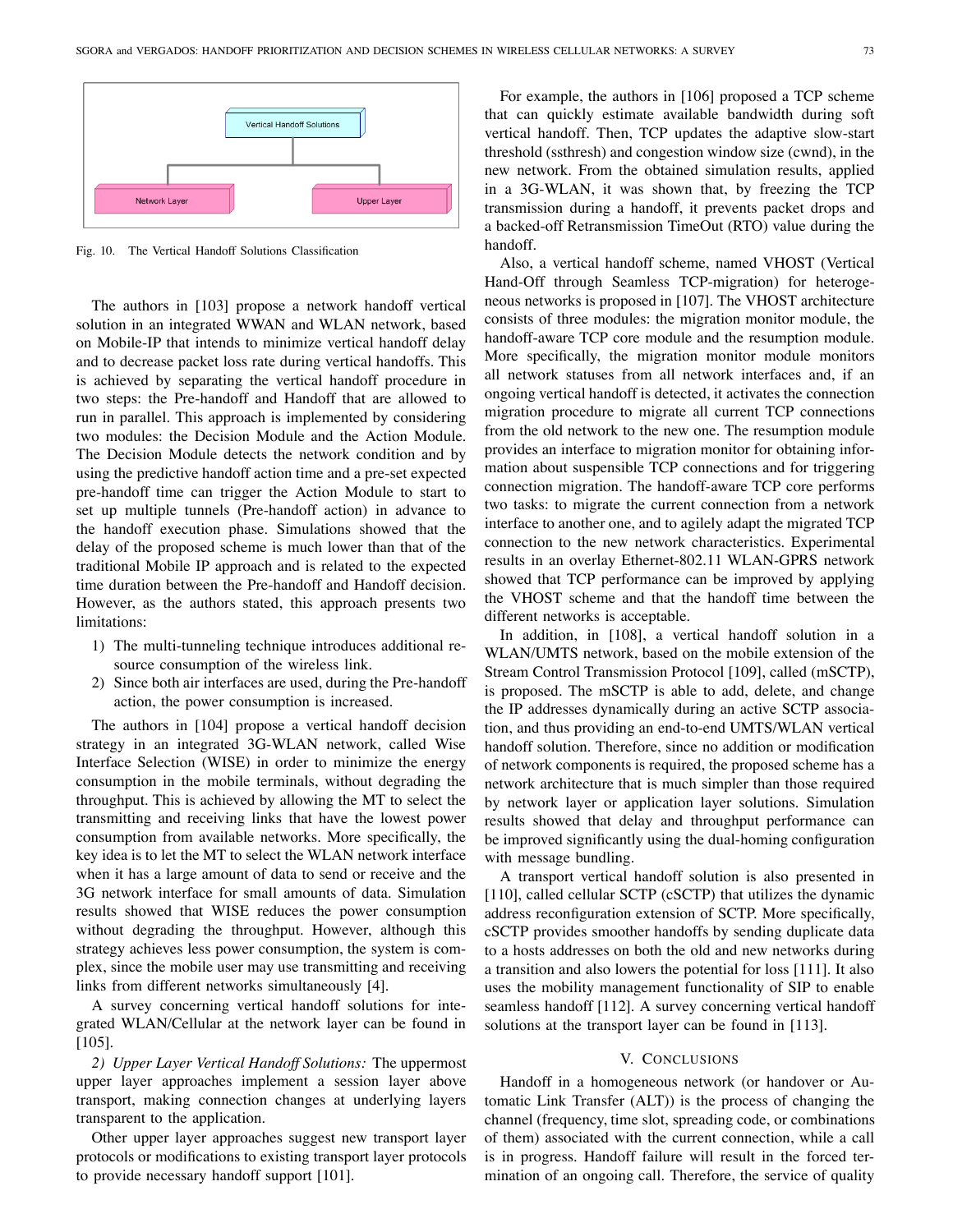of wireless mobile networks depends on the handoff strategy. As a consequence, since the handoff process is managed by the so-called handoff schemes, the main interest is focused on them.

In order to support the different services and the different traffic requirements in homogeneous networks, several handoff schemes have been proposed. These schemes are classified into categories based on the policies they adopt in order to ensure the prioritization of the handoff calls. More specifically, channel reservation schemes reserve channels exclusively for handoff requests, while queueing schemes pose the handoff request calls into queues instead of denying their service. Channel transferred schemes allow the transfer of a channel from a neighboring cell to accommodate the handoff request call while the SubRating schemes degrade the bandwidth of an existing call in order to accept more handoff calls. Finally, genetic schemes use genetic algorithms to apply the local policies while hybrid schemes try to combine the policies of channel reservation, handoff queueing, channel transferred, genetic and SubRating schemes in order to give priority to the handoff request calls.

The application of each scheme in a wireless cellular network has its advantages and disadvantages, as Table VII depicts. Therefore, further investigation in order to develop a hybrid scheme that will support the different services and the different traffic requirements of the wireless network is needed in order to improve the performance of a network.

With the penetration of next generation wireless mobile networks and personal communication systems and the exploitation of the micro cell and hybrid cell (macro-, micro-, pico-) architectures a new type of handoff has been occurred, the vertical handoff. Vertical handoff is the process of changing the mobile active connection between different wireless technologies. However, since these technologies present different characteristics in terms of coverage, bandwidth and delay, handoff is a critical process and should be taken under careful consideration in order to ensure the continuity of connections and the QoS perceived by users.

In this paper, we provided a comprehensive survey of the basic elements and the different types and phases of the handoff procedure. Particular interest has been given to the horizontal handoff execution phase by classifying the most recent handoff prioritization schemes into categories in the vertical handoff decision phase by presenting different decision algorithms.

## ACKNOWLEDGMENT

This paper is part of the 03ED485-"Design and Development Models for QoS Provisioning in Wireless Broadband Networks" research project, implemented within the framework of the Reinforcement Programme of Human Research Manpower (PENED) and co-financed by National and Community Funds (20% from the Greek Ministry of Development-General Secretariat of Research and Technology and 80% from E.U.-European Social Fund).

#### **REFERENCES**

[1] S. Tekinay and B. Jabbari, "Handover and channel assignment in mobile cellular networks," *IEEE Commun. Mag.*, vol. 29, no. 11, 1991, pp. 42-46.

- [2] A. Noerpel, and Y.-B. Lin, "Handover Management for a PCS network," *IEEE Personal Commun.*, vol.4, no. 6, 1997, pp. 18-24.
- [3] D. Saha, A. Mukherjee, I. S. Misra, and M. Chakaraborty, "Mobility Support in IP: A Survey of Related Protocols," *IEEE Network*, vol. 8, no. 6, 2004, pp. 34-40.
- [4] W. Shen and Q.-A. Zeng, "A Novel Decision Strategy of Vertical Handoff in Overlay Wireless Networks," *In the Proc. 5th IEEE International Symposium on Network Computing and Applications (NCA 06)*, Cambridge, MA, USA, July 2006, pp. 227-230.
- [5] I. Stojmenovic, "Handbook of Wireless and Mobile Computing," ISBN 0-471-41902-8, John Wiley & Sons, 2002.
- [6] I. F. Akyildiz, J. McNair, J. Ho, H. Uzunalioglu, and W. Wang, "Mobility Management in Current and Future Communications Networks," *IEEE Network*, vol. 12, no. 4, 1998, pp. 39-49.
- [7] A. E. Leu and B. L. Mark, "Modeling and Analysis of Fast Handoff Algorithms for Microcellular Networks," *In the Proc. 10th IEEE International Symposium on Modeling, Analysis and Simulation of Computer and Telecommunication Systems (MASCOTS 2002)*, Fort Worth, Texas, USA, October 2002, pp. 321-328.
- [8] J. Schiller, "Mobile Communications," Addison-Wesley, London, 2003. ISBN: 0 321 12381 6.
- [9] I. Martin-Escalona, F. Barcelo and J. Casademont, "Teletraffic Simulation Of Cellular Networks: Modeling The Handoff Arrivals And The Handoff Delay," *Proc. 13th IEEE International Symposium on Personal, Indoor and Mobile Radio Communications (PIMRC 02)*, vol. 5, Lisboa, Portugal, September 2002, pp. 2209–2213.
- [10] D. Wong and T. J. Lim, "Soft Handoffs in CDMA Mobile Systems," *IEEE Personal Commun.*, vol. 4, no. 6, December 1997, pp. 6-17.
- [11] R. Verdone, and A. Zanella, "Performance of Received Power and Traffic-Driven handover algorithms in Urban Cellular Networks," *IEEE Wireless Commun.*, vol. 9, no. 1, 2002, pp. 60-71.
- [12] M. Gudmundson, "Analysis of Handover Algorithms," *In the Proc. IEEE Vehicular Technology Conference (VTC-91)*, St. Louis, MO, USA, May 1991, pp. 537-542.
- [13] K. Pahlavan, P. Krishnamurthy, A. Hatami, M. Ylianttila, J. Makela, R. Pichna, and J. Vallstron, "Handoff in Hybrid Mobile Data Networks," *IEEE Personal Commun. Magazine*, vol. 7, no. 2, 2000, pp. 34-47.
- [14] P. Marichamy, S. Chakrabati, and S. L. Maskara, "Overview of Handoff Schemes in Cellular Mobile Networks and Their Comparative Performance Evaluation," *In the Proc. IEEE Vehicular Technology Conference (VTC-99)*, vol. 3, Houston, TX, May 1999, pp. 1486-1490.
- [15] N. D. Tripathi, J. H. Reed, and H. F. VanLandingham, "Handoff in Cellular Systems," *IEEE Personal Communications*, vol. 5, no. 6, 1998, pp. 26-37.
- [16] Y.B. Lin, S. Mohan, and A. Noerpel, "Queueing priority channel assignment strategies for PCS handoff and initial access," *IEEE Trans. Veh. Technol.*, vol. 43, no. 3, 1994, pp. 704–712.
- [17] M. Sidi, D. Starobinski, "New call blocking vs handoff blocking in cellular networks," *ACM J. Wireless Networks*, vol. 3, no. 1, 1997, pp. 15–27.
- [18] N. Shinagawa, T. Kobayashi, K. Nakano, M. Sengoku, "Teletraffic characteristics in prioritized handoff control method considering reattempt calls," *IEICE Trans. Commun.*, vol. E83-B, no. 8, 2000, pp. 1810–1818.
- [19] J. Diederich, and M. Zitterbart, "Handoff Prioritization Schemes Using Early Blocking," *IEEE Communications Surveys and Tutorials*, vol. 7, no. 2, 2005, pp. 26-45.
- [20] I. Katzela, and M. Naghshineh, "Channel assignment schemes for cellular mobile telecommunication systems: a comprehensive survey," *IEEE Personal Commun.*, vol. 3, no. 3, 1996, pp. 10–31.
- [21] Y. Fang, and Y. Zhang, "Call Admission Control Schemes and Performance Analysis in Wireless Mobile Networks," *IEEE Trans. Veh. Technol.*, vol. 51, no. 2, 2002, pp. 371-382.
- [22] N. Bartolini, "Handoff and Optimal Channel Assignment in Wireless Networks," *Mobile Networks and Applications*, vol. 6, no. 6, 2001, pp. 511–524.
- [23] D. Hong, and S. S. Rappaport, "Traffic Model and performance Analysis for Cellular Mobile Radio Telephone Systems with Prioritized and non-Prioritized handoff procedures," *IEEE Trans. Veh. Technol.*, vol. 35, no. 3, 1986, pp. 77–92.
- [24] R. A. Guerin, "Channel occupancy time distribution in a cellular radio system,"*IEEE Trans. Veh. Technol.*, vol. 35, no.3, 1987, pp. 89–99.
- [25] M. Rajaratnam and F. Takawira, "Nonclassical traffic modeling and performance analysis of cellular mobile networks with and without channel reservation," *IEEE Trans. Veh. Technol.*, vol. 49, no. 3, 2000, pp. 817–834.
- [26] Y. Fang, I. Chlamtac, and Y.-B. Lin, "Modeling PCS Networks Under General Call Holding Time and Cell Residence Time Distributions," *IEEE/ACM Trans. Networking*, vol. 5, no. 6, 1997, pp. 893-906.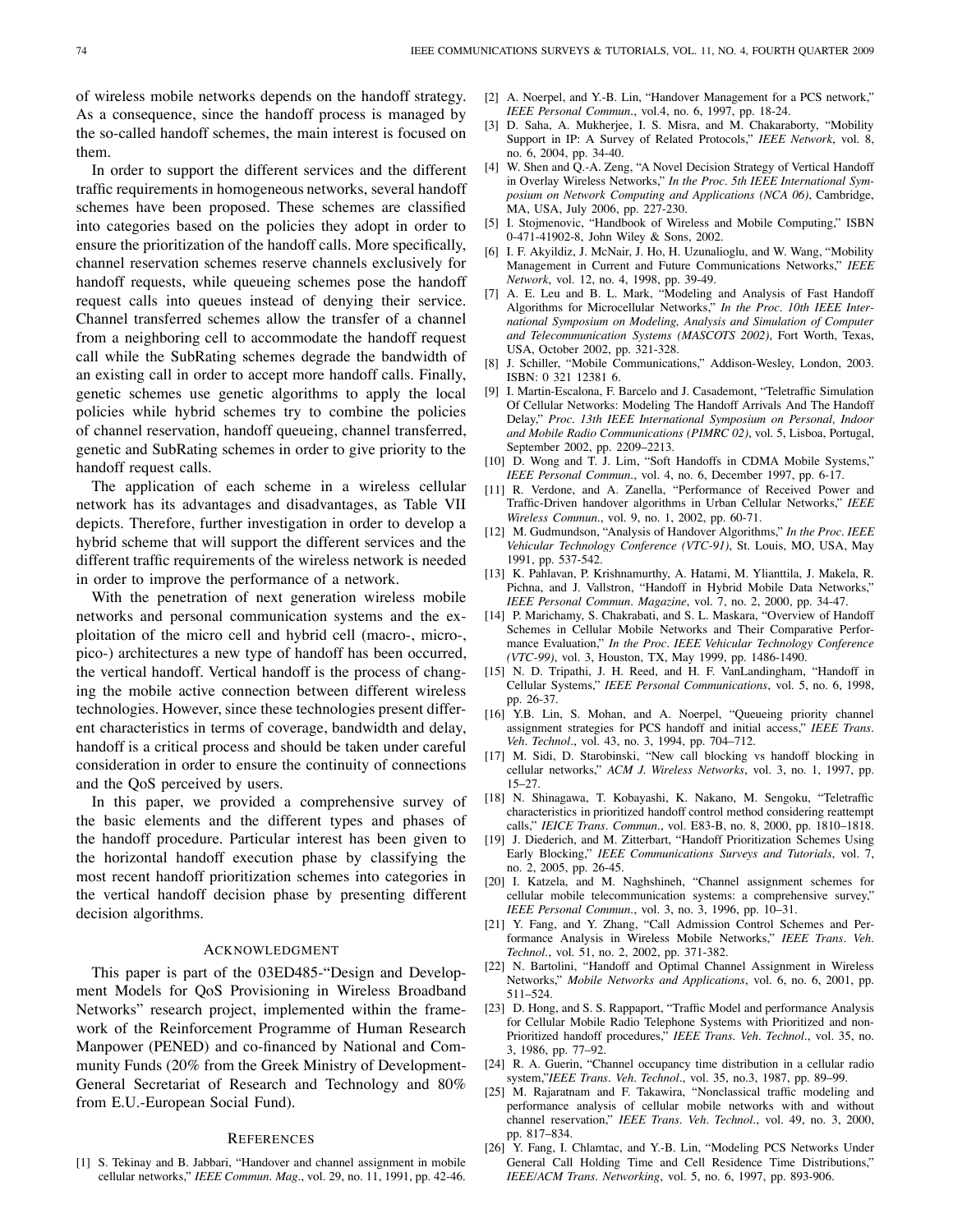- [27] P. V. Orlik, and S. S. Rappaport, "A model for teletraffic performance and channel holding time characterization in wireless cellular communication with general session and dwell time distributions," *IEEE J. Select. Areas Commun.*, vol. 16, no. 5, 1998, pp. 788-803.
- [28] Y. Fang, and I. Chlamtac, "Teletraffic Analysis and Mobility Modeling of PCS Networks," *IEEE Trans. Commun.*, vol. 47, no. 7, 1999, pp. 1062- 1072.
- [29] Y. Zhang, and B.-H. Soong, "The Effect of Handoff Dwell Time on the Mobile Network Performance," *Wireless Personal Commun.*, vol. 31, no. 3-4, 2004, pp. 221–234.
- [30] Y. Fang, "Performance evaluation of wireless cellular networks under more realistic assumptions," *Wireless Communications Mobile Computing*, vol. 5, no. 8, 2005, pp. 867–885.
- [31] R. Guerin, "Queueing Blocking System with Two Arrival Streams and Guard Channels," *IEEE Trans. Commun.*, vol. 36, no. 2, 1988, pp. 153– 163.
- [32] S. A. A. Fakoorian and H. Takeri, "Grade of Service Balancing for Originating and Handoff Calls and System Cost Minimization Using Genetic Algorithm," *Proc. 2nd Conference on Next Generation Internet Design and Engineering (NGI 2006)*, Valencia, Spain, April 3-5, 2006, pp. 80-85
- [33] B. Lin, L. Li, B. Li, and X-R Cao, "On Handoff Performance for an Integrated Voice/ Data Cellular System," *Wireless Networks*, vol. 9, no. 4, 2003, pp. 393-402.
- [34] B. Li, S. T. Chanson, and C. Lin, "Analysis of a hybrid cutoff priority scheme for multiple classes of traffic in multimedia wireless networks." *ACM/Baltzer J. Wireless Networks*, vol. 4, no. 4 , 1998, pp. 279–290.
- [35] B. Epstein, and M. Schwartz, "Reservation strategies for multimedia traffic in a wireless environment," *Proc. IEEE Vehicular Technology Conference (VTC-95)*, vol. 1, Rosemont, Illinois, July 1995, pp. 165– 169.
- [36] Y. R. Haung, Y.-B. Lin, and J. M. Ho, "Performance analysis for voice/data integration on a finite mobile systems," *IEEE Trans. Veh. Technol.*, vol. 49, no. 2, 2000, pp. 367-378.
- [37] B. Li, L. Li, K. M. Sivalingam, and X.-R. Cao, "Call Admission Control for Voice/Data Integrated Cellular Networks: Performance Analysis and Comparative Study," *IEEE J. Select. Areas Commun.*, vol. 22, no. 4, 2004, pp. 706-718.
- [38] P. Ramanathan, K. M. Sivalingam, P. Agrawal, and S. Kishore, "Dynamic Resource Allocation Schemes During Handoff for Mobile Multimedia Wireless Networks," *IEEE J. Select. Areas Commun.*, vol. 17, no. 7, 1999, pp. 1270-1283.
- [39] J. Hou and Y. Fang, "Mobility-based call admission control schemes for wireless mobile networks," *Wireless Communications and Mobile Computing*, vol. 1, no. 3, 2001, pp. 269-282.
- [40] H. Chen, Q.-A. Zeng, and D. P. Agrawal, "A Novel Analytical Modeling for Optimal Channel Partitioning in the Next Generation Integrated Wireless and Mobile Networks,"*Proc. 5th ACM international workshop on Modeling analysis and simulation of wireless and mobile systems (MSWiM 02)*, Atlanta, Georgia, September 2002, pp. 120-127.
- [41] S.-H. Oh and D.-W. Tcha, "Prioritized Channel Assignment in a Cellular Radio Network," *IEEE Transactions on Communications*, vol. 40, no. 7, 1992, pp. 1259-1269.
- [42] C. Oliveira, J. B. Kim, T. Suda, "An adaptive bandwidth reservation scheme for high-speed multimedia wireless network," *IEEE J. Select. Areas Commun.*, vol. 16, no. 6, 1998, pp. 858–874.
- [43] R. Ramjee, D. Towsley, and R. Nagarajan, "On optimal call admission control in cellular networks,"*Wireless Networks*, vol. 3, no. 1, 1997, pp. 29-41.
- [44] Y. C. Kim, D. E. Lee, B. J. Lee, Y. S. Kim, and B. Mukherjee, "Dynamic Channel Reservation Based on Mobility in Wireless ATM Networks,"*IEEE Commun. Mag.*, vol. 37, no. 11, 1999, pp. 47–51.
- [45] Y. Wei, C. Lin, F. Ren, R. Raad, and E. Dutkiewicz, "Dynamic handoff scheme in differentiated QoS wireless multimedia networks,"*Computer Communications*, vol. 27, no. 10, 2004, pp. 1001–1011.
- [46] M. Naghshineh, and M. Schwartz, "Distributed call admission control in mobile/wireless networks," *J. Select. Areas Commun.*, vol. 14, no. 4, 1996, pp.711–717.
- [47] S. Wu, K. Y. M. Wong, and B. Li, "A Dynamic Call Admission Policy With Precision QoS Guarantee Using Stochastic Control for Mobile Wireless Networks,"*IEEE Trans. Networking*, vol. 10, no. 2, 2002, pp. 257-271.
- [48] D. A. Levine, I. F. Akyildiz, and M. Naghshineh, "A resource estimation and call admission algorithm for wireless multimedia networks using the shadow cluster concept," *IEEE/ACM Trans. Networking*, vol. 5, no. 1, 1997, pp. 1–12.
- [49] A. Aljadhai, and T.F. Znati, "Predictive Mobility Support for QoS Provisioning in Mobile Wireless Networks," *IEEE J. Select. Areas Commun.*, vol. 19, no. 10, 2001, pp. 1915-1930.
- [50] S. Lim, G. Cao, and C. R. Das, "A unified bandwidth reservation and admission control mechanism for QoS provisioning in cellular networks," *Wireless Communications and Mobile Computing*, vol. 4, no. 1, 2004, pp. 3-18.
- [51] S. Choi and K. G. Shin, "Predictive and Adaptive Bandwidth Reservation for Handoffs in QoS-sensitive Cellular Networks," *ACM SIGCOMM Computer Communication Review*, vol. 28, no. 4, 1998, pp. 155-166.
- [52] M.–H. Chiu, and M. A. Bassiouni, "Predictive schemes for handoff prioritization in cellular networks based on mobile positioning," *IEEE J. Select. Areas Commun.*, vol. 18, no. 3, 2000, pp. 510 – 522.
- [53] D.-S. Lee and Y.-H. Hsueh, "Bandwidth-Reservation Scheme Based on Road Information for Next-Generation Cellular Networks," *IEEE Trans. Veh. Technol.*, vol. 53, no. 1, 2004, pp. 243-252.
- [54] W.–S. Soh, and H. S. Kim, "QoS provisioning in Cellular Networks Based on Mobility Prediction Techniques," *IEEE Commun. Mag.*, vol. 41, no.1, 2003, pp. 86-92.
- [55] S. Tekinay, and B. Jabbari, "A Measurement-Based Prioritization Scheme for Handovers in Mobile Cellular Networks," *IEEE J. Select. Areas Commun.*, vol. 10, no 8, 1992, pp. 1343-1350.
- [56] Q.-A. Zeng, K. Mukumoto, and A. Fukuda, "Performance Analysis of Mobile Cellular Radio System with Priority Reservation Handoff Procedures," *In Proc. IEEE Veh. Technol. Conference (VTC-94)*, vol. 3, Stockholm, Sweden, June 1994, pp. 1829-1833.
- [57] C-J. Chang, T-T. Su, and Y-Y, Chiang, "Analysis of a Cutoff Priority Cellular Radio System with Finite Queueing and Reneging/Dropping, *IEEE/ACM Trans. Networking*, vol. 2, no. 2, 1994, pp. 166–175.
- [58] C.-J. Huang, W. K. Lai, C.-C. Wang, Y.-J. Jin, and H. W. Chen, "A ratioed channel assignment scheme for initial and handoff calls in mobile cellular systems," *Computer Communications*, vol. 24, no. 3, 2001, pp. 308-318.
- [59] C.-Y. Chia and M.-F. Chang, "Channel Allocation for Priority Packets in the GPRS Network," *IEEE Commun. Lett.*, vol. 10, no. 8, 2006, pp. 602-604.
- [60] H. G. Ebersman, and Q. K. Tonguz, "Handoff Order Using Signal Prediction Priority Queueing in Personal Communication Systems," *IEEE Trans. Veh. Technol.*, vol. 48, no. 1, 1999, pp. 20-35.
- [61] R.-S. Chang, and S.-J. Leu, "Handoff Ordering Using Signal Strength for Multimedia Communications in Wireless Networks," *IEEE Trans. Wireless Commun.*, vol. 3, no. 5, 2004, pp. 1526-1532.
- [62] A. E. Xhafa, and O. K. Tonguz, "Dynamic Priority Queueing of Handover Calls in Wireless Networks: An Analytical Framework," *IEEE J. Select. Areas Commun.*, vol. 22, no. 5, 2004, pp. 904-916.
- [63] T.-N. Lin and P.-C. Lin, "Handoff ordering using link quality estimator for multimedia communications in wireless networks," *Proc. 2005 IEEE Global Telecommunications Conference GLOBECOM 05)*, vol. 2, St. Louis, MO, USA, November 2005, pp. 1125-1130.
- [64] C. I. Bauer, and S. J. Rees, "Classification Of Handover Schemes Within A Cellular Environment," *In Proc. 13th IEEE International Symposium on Personal, Indoor and Mobile Radio Communications (PIMRC 02)*, vol. 5, Lisboa, Portugal, September 2002, pp. 2199-2203.
- [65] J. Li, N. B. Shroff, and E. K. P. Chong, "Channel Carrying: A Novel Handoff Scheme for Mobile Cellular Networks,"*IEEE/ACM Trans. Networking*, vol. 7, no. 1, 1999, pp. 38-50.
- [66] J. S. Engel, and M. Peritsky, "Statistically Optimum Dynamic Server Assignment in Systems with Interfering Servers," *IEEE Trans. Veh. Technol.*, vol. 22, no. 4, 1973, pp. 203-209.
- [67] I. Habib, M. Sherif, M. Naghshineh and P. Kermani, "An Adaptive QoS Channel Borrowing Algorithm for Cellular Networks," *International J. Communication Systems*, vol. 16, 2003, pp. 759-777.
- [68] M. Ghaderi and R. Boutaba, "Call Admission Control in Mobile Cellular Networks: A Comprehensive Survey," *Wireless Communications and Mobile Computing*, vol. 6, no. 1, 2005, pp. 69-93.
- [69] Y. Xiao, H. Li, C. L. Philip Chen, B. Wang, and Y. Pan, "Proportional degradation services in wireless/mobile adaptive multimedia networks," *Wireless Communications and Mobile Computing*, vol. 5, no. 2, 2005, pp. 219 – 243.
- [70] Y.-B. Lin, A. Noerpel, and D. J. Harasty, "The sub-rating resource assignment strategy for PCS hand-offs,"*IEEE Trans. Veh. Technol.*, vol. 45,no. 1, 1996, pp. 122-130.
- [71] F. A. Cruz-Perez, and L. Ortigoza-Guerrero, "Flexible Resource Allocation Strategies for Class-Based QoS Provision in Mobile Networks," *IEEE Trans. Veh. Technol.*, vol. 53, no. 3, 2004, pp. 805-819.
- [72] W. Zhuang, B. Bensaou, and K. C. Chua, "Adaptive Quality of Service Handoff Priority Scheme for Mobile Multimedia Networks,"*IEEE Trans. Veh. Technol.*, vol. 49, no. 2, 2000, pp. 494-505.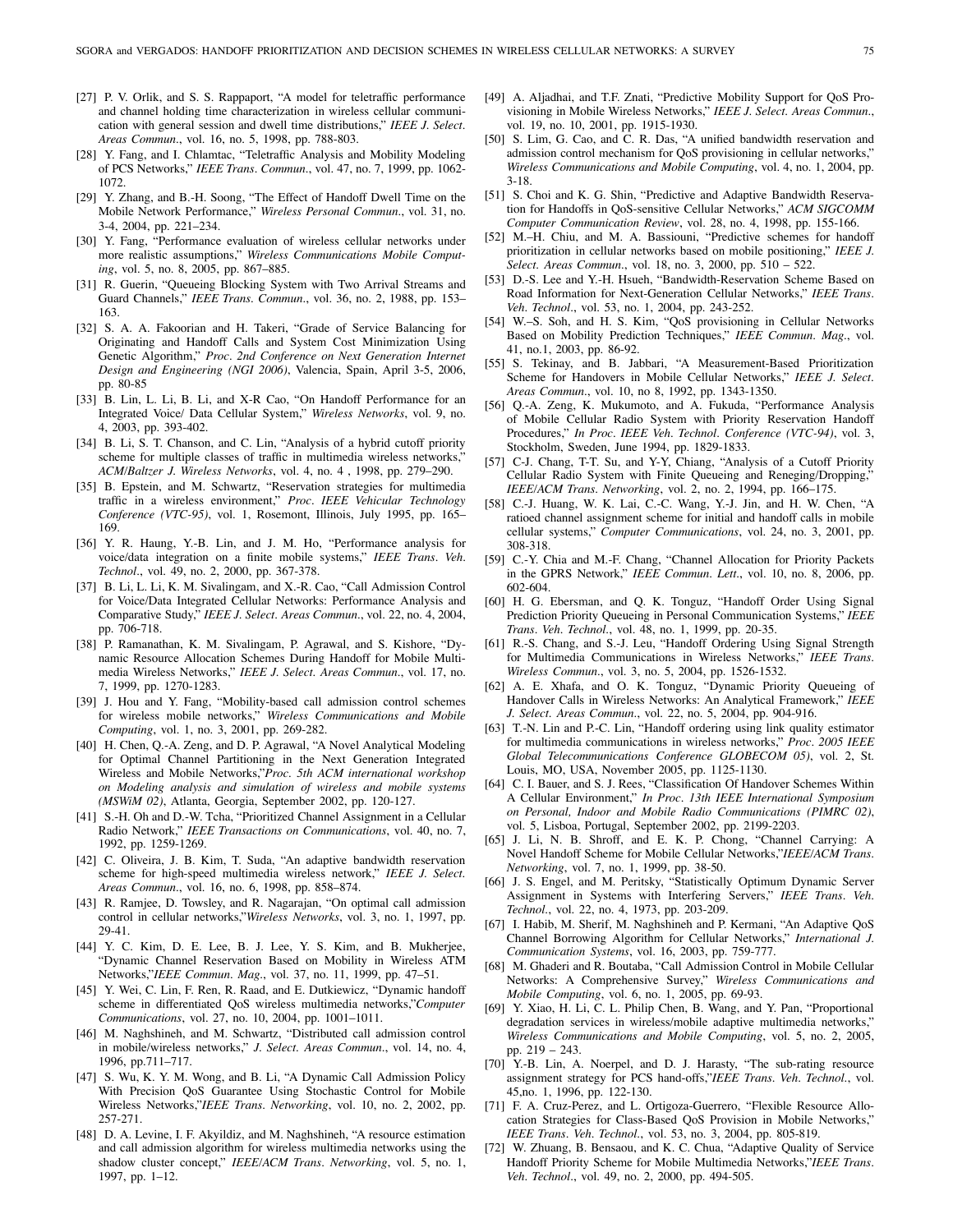- [74] D.A. Goldberg, "Genetic Algorithms in search, optimization and machine learning," Addison-Wesley, Reading, MA, 1989.
- [75] F. Barcelo, "Performance Analysis of Handoff Resource Allocation Strategies through the State-Dependent Rejection Scheme," *IEEE Trans. Wireless Commun.*, vol. 3, no. 3, 2004, pp. 900-909.
- [76] Q.-A. Zeng, and D. P. Agrawal, "Modeling and Efficient Handling of Handoffs in Integrated Wireless Mobile Networks," *IEEE Trans. Veh. Technol.*, vol. 51, no.6, 2002, pp. 1469-1478.
- [77] J. Wang, Q.–A. Zeng, and D. P. Agrawal, "Performance Analysis of a Preemptive and Priority Reservation Handoff Scheme for Integrated Service-Based Wireless Mobile Networks," *IEEE Trans. Mobile Computing*, vol. 2, no. 1, 2003, pp. 65-75.
- [78] W. Li, H. Chen, and D. P. Agrawal, "Performance Analysis of Handoff Schemes With Preemptive and Nonpreemptive Channel Borrowing in Integrated Wireless Cellular Networks," *IEEE Trans. Wireless Commun.*, vol. 4, no. 3, 2005, pp. 1222-1233.
- [79] K.–W. Jang and K. –J. Han, "A Channel Assignment Scheme for Handoff in Wireless Mobile Networks," *ICOIN 2002*, LNCS 2343, pp. 609-617, 2002.
- [80] W. Li, Y. Fang and R. R. Henry, "Actual Call Connection Time Characterization for Wireless Mobile Networks Under a General Channel Allocation Scheme," *IEEE Trans. Wireless Commun.*,vol. 1, no. 4, 2002, pp. 682-691.
- [81] D. D. Vergados and A. Sgora, "Modeling and Efficient Handling of Handoffs for Multi Service Wireless Networks," *Proc. 10th Panhellenic Conference On Informatics (PCI'05)*, Volos, Greece, November 2005, pp. 363-372.
- [82] D. D. Vergados and A. Sgora, "Performance Analysis of a Preemptive Handoff Scheme for Multi-traffic Wireless Mobile Networks,"*Proc. 10th IFIP International Conference on Personal Wireless Communications (PWC'05)*, Colmar, France, August 2005, pp. 295-302.
- [83] M. Wu, W. E. Wong and J. J. Li, "Performance Evaluation of Predictive Handoff Scheme with Channel Borrowing," *Proc. 22nd International Performance, Computing, and Communications Conference (IPCCC 2003)*, Phoenix, Arizona, USA, 9-11 April 2003, pp. 531-536.
- [84] S. Yamanaka and K. Shimohara, "Performance analysis of CDMA cellular networks with channel sub-rating," *International J. Commun. Systems*, vol. 19, no. 3, 2006, pp. 317-333.
- [85] A. Banerjee and I. S. Misra, "Designing an efficient preemptive priority based handoff queuing algorithm for wireless networks," *Proc. 2006 IFIP International Conference on Wireless and Optical Communications Networks (WOCN 06)*, Bangalore, India, April 2006.
- [86] H. K. Pati, "A distributed adaptive guard channel reservation scheme for cellular networks," *International J. Communication Systems*, vol. 20, no. 9, 2007, pp. 1037-1058.
- [87] M. Ghaderi and R. Boutaba, "Call Admission Control for Voice/Data Integration in Broadband Wireless Networks," *IEEE Trans. Mobile Computing*, vol. 5, no. 3, 2005, pp. 193-207.
- [88] Y. Iraqi and R. Boutaba, "Handoff and Call Dropping Probabilities in Wireless Cellular Networks," *In the Proc. 2005 International Conference on Wireless Networks, Communications and Mobile Computing (WIRE-LESSCOM 05)*, vol. 1, no. 13-16, Maui, Hawaii, USA, June 2005, pp. 209-213.
- [89] M. H. Ahmed, "Call Admission Control in Wireless networks, A Comprehensive Survey," *IEEE Communications Surveys and Tutorials*, vol. 7, no. 1, 2005, pp. 50-69.
- [90] E. Stevens-Navvaro and V. W. S. Wong, "Comparison between Vertical Handoff Decision Algorithms for Heterogeneous Wireless Networks," *In the Proc. 63rd IEEE Vehicular Technology Conference (VTC 06 Spring)*, vol.2, March 2006, pp. 947-951.
- [91] J. McNair and F. Zhu, "Vertical Handoffs in Fourth-generation Multinetwork Environments," *IEEE Wireless Commun.*, vol. 11, no. 3, June 2004, pp. 8-15.
- [92] W. Zeng "Handover Decision Using Fuzzy MADM in Heterogeneous Networks," *In the Proc. 2004 IEEE Wireless Communications and Networking Conference (WCNC 04)*, vol. 2, Atlanta, Georgia, USA, March 2004, pp. 653-658.
- [93] Q. Song and A. Jamalipour, "A Network Selection Mechanism for Next Generation Networks," *In the Proc. 2005 IEEE Conference on Communications (ICC 05)*, vol. 2, Seoul, Korea, May 2005, pp. 1418- 1422.
- [94] E. Stevens Navarro, V. W. S. Wong and Y. Lin, "A Vertical Handoff Decision Algorithm for Heterogeneous Wireless Networks,"*In the Proc. 2007 IEEE Wireless Communications and Networking Conference (WCNC 2007)*, Hong Kong, P. R. China, March 2007, pp. 3199-3204.
- [95] F. Taha and M. Salamah, "On the vertical handoff decision for wireless overlay networks," *In the Proc. 2006 International Symposium on Computer Networks (ISCN 06)*, vol. 5, Istanbul, Turkey, June 2006, pp. 2083-2088.
- [96] Q. Guo, J. Zhuo, and X. Xu, "An adaptive multi-criteria vertical handoff decision algorithm for radio heterogeneous network," *In the proceedings of the 2005 IEEE International Conference on Communications (ICC 05)*, vol. 4, Seoul, Korea, May 2005, pp. 2769-2773.
- [97] D. Lee, Y. Han and J. Hwang, "QoS Based Vertical Handoff Decision Algorithm in Heterogeneous Systems," *In the Proc. 17th IEEE International Symposium on Personal, Indoor and Mobile Radio Communications (PIMRC 06)*, Helsinki, Finland, September 2006, pp. 1-5.
- [98] K. Yang , B. Qiu and L. S. Dooley, "Using SINR as Vertical Handoff Criteria in Multimedia Wireless Networks," *In the Proc. 2007 IEEE International Conference on Multimedia and Expo (ICME 07)*, Beijing, China, July 2007, pp. 967-970.
- [99] A. Mehbodniya and J. Chitizadeh, "An intelligent vertical handoff algorithm for next generation wireless networks," *In the Proc. 2nd IFIP International Conference on Wireless and Optical Communications Networks (WOCN 05)*, Dubai, UAE, March 2005, pp. 244-249.
- [100] A. Hasswa, N. Nasser, H. Hossanein, "Generic vertical handoff decision function for heterogeneous wireless networks," *Proc. 2nd IFIP International Conference on Wireless and Optical Communications Networks (WOCN 05)*, Dubai, UAE, March 2005, pp. 541-548.
- [101] L.-J. Chen, G. Yang, T. Sun, M. Y. Sanadidi, and M. Gerla, "Enhancing QoS support for vertical handoffs using implicit/explicit handoff notifications," *Proc. 2nd International Conference on Quality of Service in Heterogeneous Wired/Wireless Networks (QShine 05)*, Orlando, Florida, USA, August 2005, pp. 8.
- [102] O. Zhang, C. Guo, Z. Guo, and W. Zhu, "Efficient mobility management for vertical handoff between WWAN and WLAN," *IEEE Commun. Mag.*, vol. 41, no. 11, November 2003, pp: 102-108.
- [103] Y. Wang, P.-H. Ho, S. Shen, S. Li and S. Naik, "Modularized Twostep Vertical Handoff Scheme in Integrated WWAN and WLAN," *Proc. 2005 Workshop on High Performance Switching and Routing (HPSR 05)*, Hong Kong, P. R. China, May 2005, pp. 520-524.
- [104] M. Nam, N. Choi, Y. Seok, and Y. Choi, "Wise: energy-efficient interface selection on vertical handoff between 3G networks and WLANs," *Proc. 15th IEEE International Symposium on Personal, Indoor and Mobile Radio Communications (PIMRC 04)*, vol. 1, Barcelona, Spain, September 2004, pp. 692–698.
- [105] G. Lampropoulos, N. Passas, and L. Merakos and A. Kaloxylos, "Handover management architectures in integrated WLAN/cellular networks," *IEEE Commun. Surveys Tutorials*, vol. 7, no. 4, 2005, pp. 30-44.
- [106] N.–C. Wang, Y.-Y. Wang, S.-C. Chang, "A Fast Adaptive Congestion Control Scheme for Improving TCP Performance During Soft Vertical Handoff," *Proc. of 2007 IEEE Wireless Communications and Networking Conference (WCNC 2007)*, Hong Kong, P. R. China, March 2007, pp. 3641-3646.
- [107] R. J. Kang, H. -P. Chang and R-C. Chang, "A seamless vertical handoff scheme," *In the Proc. 1st International Conference Internet (WICON 05)*, Budapest, Hungary, vol. 4, May 2005, pp. 2769-2773.
- [108] L. Ma, F. Yu, C.M. Leung, and T. Randhawa, "A New Method to Support UMTS/WLAN Vertical Handover Using SCTP," *IEEE Wireless Commun.*, August 2004, pp. 44-51.
- [109] M. Riegel and M. Tuexen, "Mobile SCTP," draft-riegel-tuexenmobilesctp-03.txt, August 2003, work in progress.
- [110] I. Aydin, W. Seok and C. Shen "Cellular SCTP: A Transport-Layer Approach to Internet Mobility," *In the Proc. 12th International Conference on Computer Communications and Networks (ICCN 2003)*, Dallas, Texas, USA, October 2003 , pp. 285-290
- [111] W. M. Eddy, "At what layer does mobility belong?", *IEEE Commun. Mag.*, vol. 42, no. 10, October 2004, pp. 155-159.
- [112] J. Fitzpatrick, S. Murphy and J. Murphy, "SCTP based Handover Mechanism for VoIP over IEEE 802.11b Wireless LAN with Heterogeneous Transmission Rates," *In the Proc. IEEE International Conference on Communications (ICC 2006)*, vol. 5, Istanbul, Turkey, June 2006, pp. 2054-2059.
- [113] M. Atiquzzaman and A.S. Reaz, "Survey and classification of transport layer mobility management schemes," *In the Proc. 16th IEEE International Symposium on Personal, Indoor and Mobile Radio Communications (PIMRC 05)*, Berlin, Germany, September 2005, pp. 2109 – 2115.